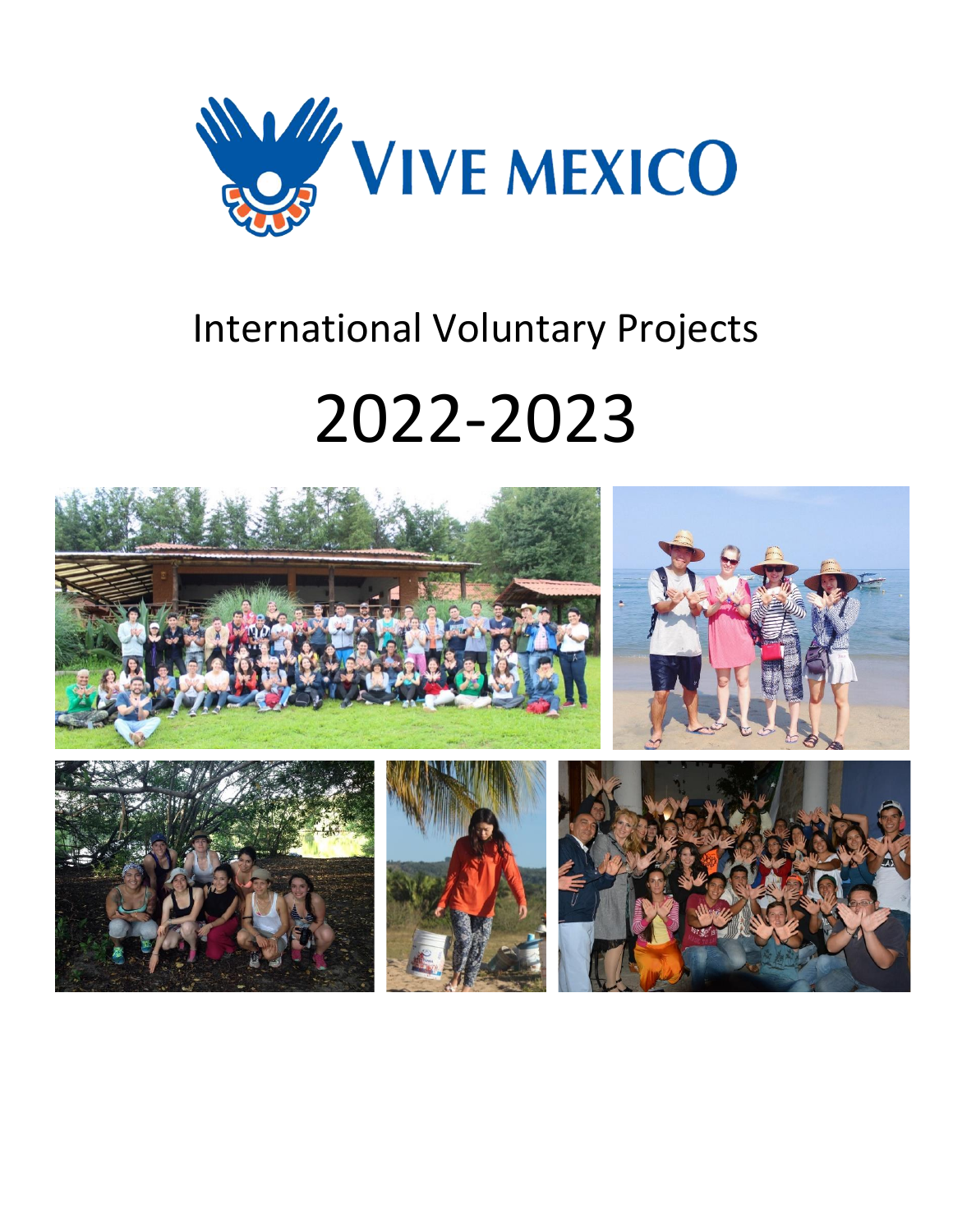#### **Dear Partners:**

Vive Mexico proudly presents to you our 2022-2023 program, and we warmly and friendly invite you to send your motivated volunteers to participate in our workcamps and medium-term projects in Mexico and Colombia.

All our projects have been prepared to bring Mexican and Colombian culture close to the volunteers also bringing the cultures of the world closer to Latin America; live and build together a great learning experience through International Voluntary Service, promoting the International Cooperation for Development.

All our projects are available for volunteers over 18 years of age, and we have a wide variety of projects such as protecting the environment, giving language and training courses, protecting the endangered species (Marine Turtles) and promoting cultural exchange through international cooperation and solidarity.

We will be offering Spanish courses one week prior to the start of all the projects in Mexico, the courses will be carried out in the city of Morelia, Michoacán, Mexico; the cost is 120 Euros that include: accommodation for 6 nights, materials, theory and practice, 15 hours of classes. Please contact us at least two weeks before the start of the course for registration. Course dates will be available on the information sheets.

#### **Conditions to participate in our Workcamps and MTV's in Mexico and Colombia:**

- 1. To be older than 18 years.
- 2. To be able to communicate in English (English is the official language of all our projects)
- 3. To speak Spanish is recommended.
- 4. To participate for the whole duration of the project.
- 5. The start date of the project is the welcome day, and the last day is departure day of the project.
- 6. Volunteers should bring sleeping bag and air mat.
- 7. The extra fee must be given to the project leader/camp coordinator in Mexican pesos on arrival to the project.
- 8. In the case of projects that have extra fee, the exchange rate will be informed to your volunteers by our incoming officer prior to the arrival to the camps.
- 9. Usually, volunteers will work five days per week followed by two days off, so they can use their leisure time to explore the area and enjoy the different activities that the places where they will stay have to offer, please do note that these conditions may vary according to the local conditions and needs of each camp.

#### **About us:**

Vive Mexico, is an international non-governmental and non-profit organization that has developed projects for International Voluntary Service, International Intercultural Training, and International Cooperation for Development since 1996.

Our main activities consist of organizing international projects in Mexico and send Mexican volunteers to participate in projects organized by our partner organizations in different countries.

Founded in 1994 and legally registered in 1997, Vive Mexico seeks to involve young people from different nationalities in projects aim to promote solidarity between nations and at the same time raise awareness to the problems that our society is facing nowadays, we are the first IVS organization legally constituted and officially recognized in Mexico and the largest organization in Latin America.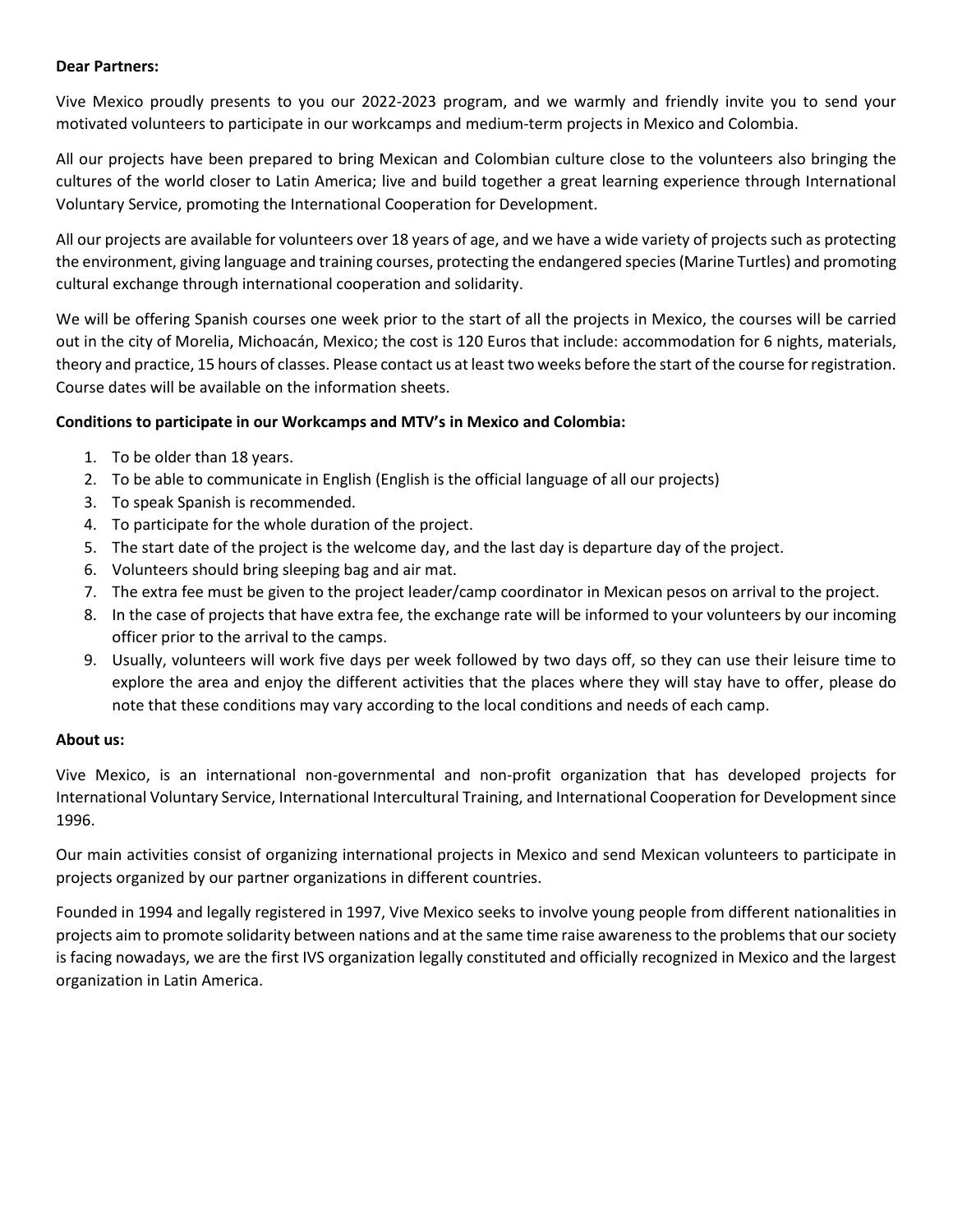| Contact and Office Location:                                 |                                                     |  |  |  |  |  |
|--------------------------------------------------------------|-----------------------------------------------------|--|--|--|--|--|
| Our office is located in:                                    |                                                     |  |  |  |  |  |
| Privada de Av. Universidad 2021-C, Fraccionamiento Los Pinos |                                                     |  |  |  |  |  |
| Zip Code 58057, Morelia, Michoacan, MEXICO,                  |                                                     |  |  |  |  |  |
| Tel/Fax.- +52(443)324-5170                                   |                                                     |  |  |  |  |  |
| Web Site www.vivemexico.org                                  |                                                     |  |  |  |  |  |
| Working Hours Monday to Friday from 09:00 to 15:00           |                                                     |  |  |  |  |  |
| <b>Vive Mexico E-mail contacts:</b>                          |                                                     |  |  |  |  |  |
| incoming@vivemexico.org                                      | For sending volunteers to Mexico (Workcamps, MTV's) |  |  |  |  |  |
| outgoing@vivemexico.org                                      | For receiving applications of Mexican volunteers    |  |  |  |  |  |
| international@vivemexico.org                                 | For special projects in Mexico                      |  |  |  |  |  |
| director@vivemexico.org                                      | <b>Executive Director</b>                           |  |  |  |  |  |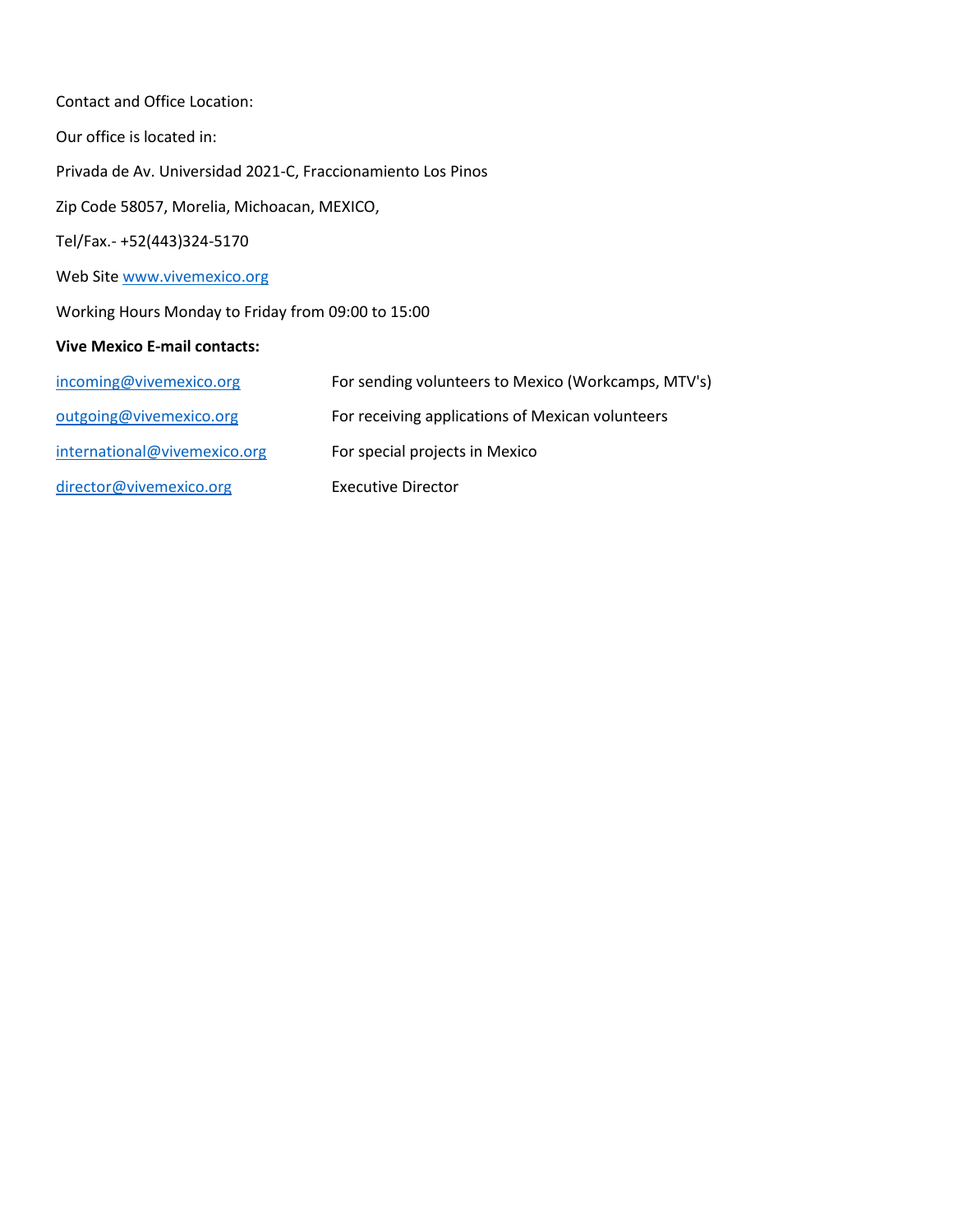#### **WORKCAMPS SUMMARY LIST**

| <b>CODE</b>      | <b>WORKCAMP NAME</b>                          | <b>COUNTRY</b>  | <b>START</b> | <b>END</b> | <b>TYPE</b>      | <b>AGE</b> | <b>VOLS</b> | <b>FEE</b> |
|------------------|-----------------------------------------------|-----------------|--------------|------------|------------------|------------|-------------|------------|
| <b>VIVE22.01</b> | <b>COLOMBIA - Cali</b>                        | <b>COLOMBIA</b> | 2022-07-06   | 2022-07-19 | SPORTS/CULT      | $+18$      | 8           | 0          |
| <b>VIVE22.02</b> | COLOMBIA - Mercado                            | COLOMBIA        | 2022-07-06   | 2022-07-19 | ARTS/CULT        | $+18$      | 5           | 0          |
| <b>VIVE22.03</b> | <b>MEXICO - Sea Turtles Conservation I</b>    | <b>MEXICO</b>   | 2022-07-06   | 2022-07-18 | <b>ENVI</b>      | $+18$      | 20          | 325 euros  |
| <b>VIVE22.04</b> | <b>COLOMBIA - Monserrate</b>                  | COLOMBIA        | 2022-07-13   | 2022-07-26 | <b>STUDY</b>     | $+18$      | 15          | 0          |
| <b>VIVE22.05</b> | MEXICO - Sea Turtles Conservation II          | <b>MEXICO</b>   | 2022-07-20   | 2022-08-01 | <b>ENVI</b>      | $+18$      | 20          | 325 euros  |
| <b>VIVE22.06</b> | MEXICO - Apizaco                              | <b>MEXICO</b>   | 2022-08-03   | 2022-08-16 | <b>ENVI</b>      | $+18$      | 10          | 0          |
| <b>VIVE22.07</b> | <b>MEXICO - Sea Turtles Conservation III</b>  | <b>MEXICO</b>   | 2022-08-03   | 2022-08-15 | <b>ENVI</b>      | $+18$      | 20          | 325 euros  |
| <b>VIVE22.08</b> | MEXICO - Sea Turtles Conservation IV          | <b>MEXICO</b>   | 2022-08-17   | 2022-08-29 | <b>ENVI</b>      | $+18$      | 20          | 325 euros  |
| <b>VIVE22.09</b> | MEXICO - Sea Turtles Conservation V           | <b>MEXICO</b>   | 2022-08-31   | 2022-09-12 | <b>ENVI</b>      | $+18$      | 20          | 325 euros  |
| <b>VIVE22.10</b> | COLOMBIA - Building global competencies       | <b>COLOMBIA</b> | 2022-09-14   | 2022-09-27 | <b>CULT/SOCI</b> | $+18$      | 5           | 0          |
| <b>VIVE22.11</b> | <b>MEXICO - Sea Turtles Conservation VI</b>   | <b>MEXICO</b>   | 2022-09-14   | 2022-09-26 | <b>ENVI</b>      | $+18$      | 20          | 325 euros  |
| <b>VIVE22.12</b> | <b>MEXICO - Sea Turtles Conservation VII</b>  | <b>MEXICO</b>   | 2022-09-28   | 2022-10-10 | <b>ENVI</b>      | $+18$      | 20          | 325 euros  |
| <b>VIVE22.13</b> | <b>MEXICO - Sea Turtles Conservation VIII</b> | <b>MEXICO</b>   | 2022-10-12   | 2022-10-24 | <b>ENVI</b>      | $+18$      | 20          | 325 euros  |
| <b>VIVE22.14</b> | <b>MEXICO - Sea Turtles Conservation IX</b>   | <b>MEXICO</b>   | 2022-10-26   | 2022-11-07 | <b>ENVI</b>      | $+18$      | 20          | 325 euros  |
| <b>VIVE22.15</b> | <b>MEXICO - Sea Turtles Conservation X</b>    | <b>MEXICO</b>   | 2022-11-09   | 2022-11-21 | <b>ENVI</b>      | $+18$      | 20          | 325 euros  |
| <b>VIVE22.16</b> | <b>MEXICO - Sea Turtles Conservation XI</b>   | <b>MEXICO</b>   | 2022-11-23   | 2022-12-05 | <b>ENVI</b>      | $+18$      | 20          | 325 euros  |
| VIVE22.23.01     | <b>MEXICO - Sea Turtles Conservation XII</b>  | <b>MEXICO</b>   | 2023-01-11   | 2023-01-23 | <b>ENVI</b>      | $+18$      | 20          | 325 euros  |
| VIVE22.23.02     | <b>MEXICO - Sea Turtles Conservation XIII</b> | <b>MEXICO</b>   | 2023-01-25   | 2023-02-06 | <b>ENVI</b>      | $+18$      | 20          | 325 euros  |

#### **MTV PROJECTS SUMMARY LIST**

| <b>CODE</b>     | <b>WORKCAMP NAME</b>                     | <b>COUNTRY</b>  | <b>START</b> | <b>END</b> | <b>TYPE</b>    | <b>AGE</b> | <b>VOLS</b> | <b>FEE</b> |
|-----------------|------------------------------------------|-----------------|--------------|------------|----------------|------------|-------------|------------|
| l VIVEMTV22.01  | Sea Turtles Conservation Camp Leader I   | <b>MEXICO</b>   | 2022-06-29   | 2022-08-01 | LEAD           | $+18$      |             |            |
| VIVEMTV22.02    | COLOMBIA - Cundinamarca                  | <b>COLOMBIA</b> | 2022-07-06   | 2022-08-03 | ARTS/CULT/ENVI | $+18$      | 10          |            |
| VIVEMTV22.03    | Sea Turtles Conservation Camp Leader II  | <b>MEXICO</b>   | 2022-07-27   | 2022-08-29 | LEAD           | $+18$      |             |            |
| VIVEMTV22.04    | Sea Turtles Conservation Camp Leader III | <b>MEXICO</b>   | 2022-08-24   | 2022-09-26 | LEAD           | $+18$      |             |            |
| VIVEMTV22.05    | Sea Turtles Conservation Camp Leader IV  | <b>MEXICO</b>   | 2022-09-21   | 2022-10-24 | LEAD           | $+18$      |             |            |
| VIVEMTV22.06    | Sea Turtles Conservation Camp Leader V   | <b>MEXICO</b>   | 2022-10-19   | 2022-12-05 | LEAD           | $+18$      |             |            |
| VIVEMTV22.23.01 | Sea Turtles Conservation Camp Leader VI  | <b>MEXICO</b>   | 2023-01-04   | 2023-02-06 | LEAD           | $+18$      |             |            |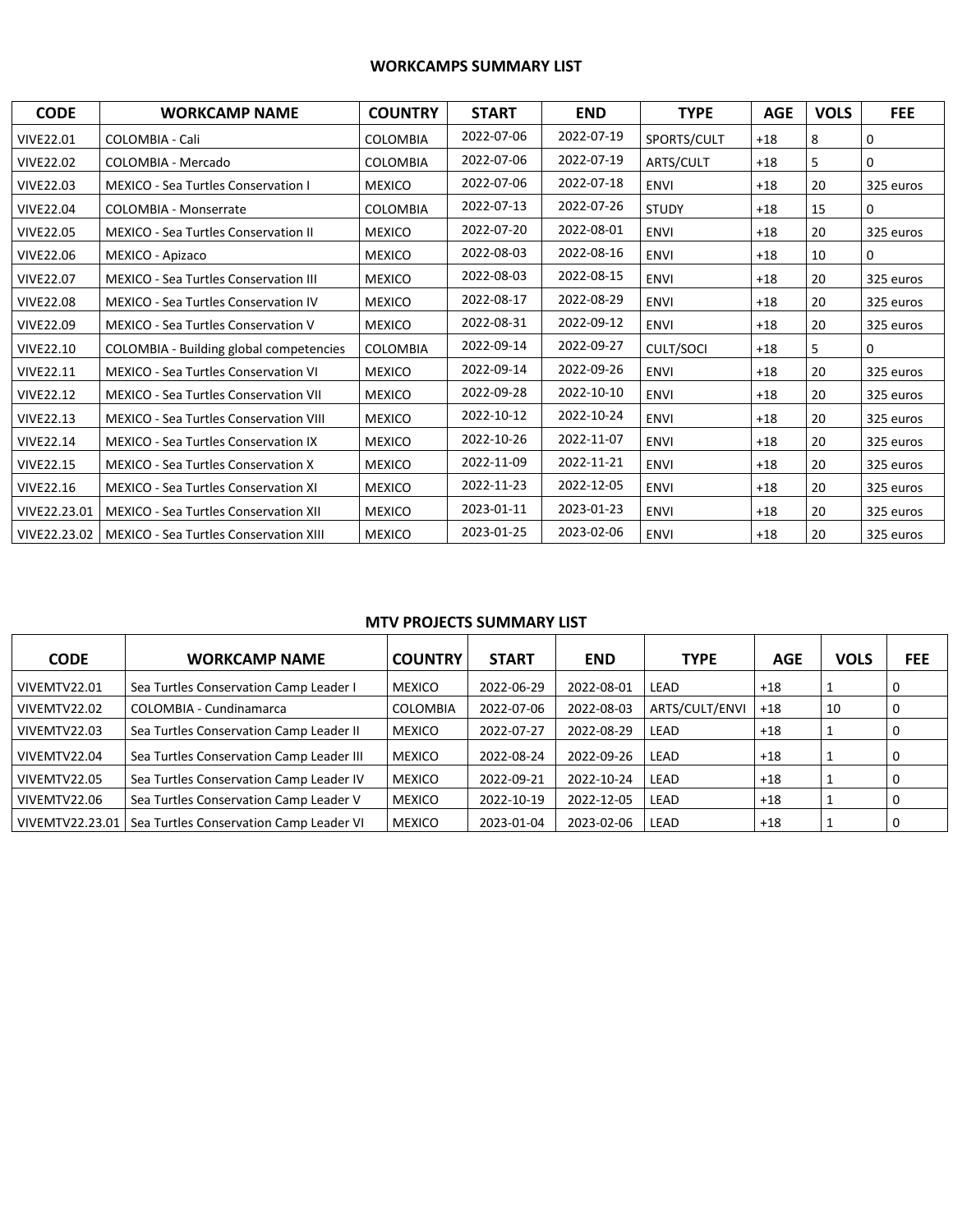### **SHORT TERM PROJECTS (WORKCAMPS)**

#### **VIVE22.01 COLOMBIA - Cali Country: COLOMBIA 2022-07-06 – 2022-07-19 SPORTS/CULT Vols: 8**

#### **PROJECT**

This project is coordinated by the University of "San Buenaventura Cali" in collaboration with the "San Francisco de Asís" community development center whose mission is "To contribute to the transformation and well-being of the Cali community, located in the Siloé neighborhood, developing more than 44 years ago community programs and projects, integrating official and private institutions and interacting in a responsible and committed manner with the improvement of the socio-cultural, economic and educational realities of the community". In this center, there are activities for both infants and people of all ages who are part of the community and seek to make optimal use of their free time to learn in different personal areas.

#### **WORK**

Volunteers participating in this program will carry out the following activities:

- Characterization of the population, to identify the interest and abilities of the locals.
- Design educational and interactive activities to strengthen skills according to the age of the population.
- Develop artistic activities that help explore the skills of the community.
- Participation in sports activities that seek to strengthen values such as camaraderie, respect, and healthy coexistence.
- Use of the cooking activity to achieve cooperative work and sharing about different cultures with the local community.

#### **SKILLS AND CERTIFICATIONS**

By participating in this project, you will acquire the global skills of Adaptability, Global Awareness, Strategic Thinking and Collaborative Planning, after the participation in the project volunteers will receive an official letter certifying these skills.

#### **ACCOMMODATION**

The accommodation will be at a hostel, that will have all the facilities at their disposal namely, private bathroom, hot water, and internet. As well the food will be provided.

#### **LOCATION**

"Valle del Cauca" is a state of southwest Colombia. It has beaches along its coast in the Pacific Ocean, while in the interior is the Andes Mountain range.

The capital city "Santiago de Cali" is recognized for being a city where Latin rhythms such as salsa are found throughout the culture, it has several tourist attractions in historical, cultural, and natural themes.

#### **WHERE TO ARRIVE**

CLOSEST BUS STATION: "Terminal de Cali".

CLOSEST INTERNATIONAL AIRPORT: "Alfonso Bonilla Aragon" International Airport in the city of Cali.

OTHER INTERNATIONAL AIRPORTS: "El dorado" airport in Bogotá.

#### **SPECIAL REQUIREMENTS**

This workcamp is for volunteers who enjoy meeting new people and participating in various dynamic activities.

CAMP LANGUAGE: English (Spanish is appreciated but not mandatory!)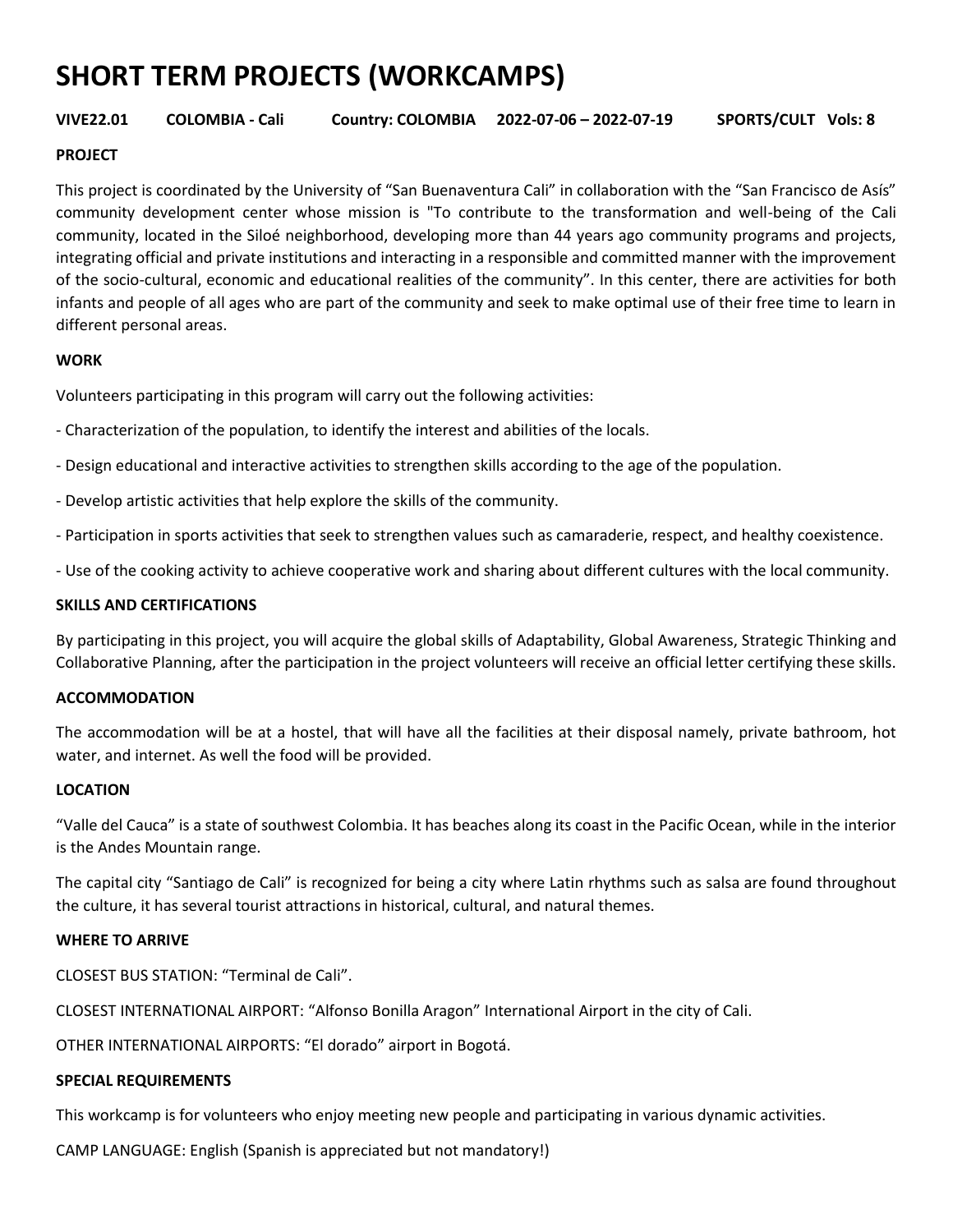#### VEGETARIAN FOOD AVAILABLE: Yes

#### OPEN FOR FAMILIES: No

#### OPEN FOR DISABLED VOLUNTEERS: No

#### **LEISURE TIME**

The city of Cali has various monuments and historic buildings from the colonial era of the city. Among the most outstanding are the church "Ermita" or the statue "Cristo Rey". There is a wide variety of museums that are also found in the city such as the "Museo La Tertulia", the "Museo del Oro Calima" and the "Museo Arqueologico La Merced" being among the most popular.

In the same way, the culinary factor of the place is one of its main attractions along with the music that is present in the streets of this city.

To learn more about the city of Cali visit the following website:

<https://colombia.travel/es/cali>

#### **PARTICIPATION FEE**

There is no participation fee for this project.

**IMPORTANT**: Due to the situation that still exists on COVID-19 we would like to remind you of the security measures that will be taken during the workcamp.

- All participants must have their vaccine against the COVID-19 virus.

- Each volunteer will have their face mask (that each one will bring to the camp) which will be used in the areas indicated by the health protocols, that is for example at a public space.

- The healthy distance will be practiced respecting in public places and only excepting people from the work team.

-And volunteer will pay attention and respect the additional instructions that the coordinator of the workcamp have implemented regarding preventive protocols against COVID-19.

Please remember that these measures are as much to protect others as they are to protect us.

We invite volunteers to review in the same way the travel requirements to go to Colombia on the following website:

<https://colombia.travel/en/covid-19-information>

#### **VIVE22.02 COLOMBIA - Mercado Country: COLOMBIA 2022-07-06 – 2022-07-19 ARTS/CULT Vols: 5**

#### **PROJECT**

The objective of this project is to help the local community to strengthen spaces for reflection and awareness about the historical, gastronomic, and heritage importance of the "Plaza del Mercado" of the city of Manizales within the framework of the declaration of the Unesco coffee cultural landscape. This project is organized by the autonomous university of Manizales.

#### **WORK**

Volunteers will have to work as a group to identify the main gastronomic, cultural, and heritage potentials that can be highlighted in the "Plaza del Mercado" through observation, surveys, and interviews. With this result, they will formulate a proposal for visual, artistic, and cultural intervention that allows highlighting the attributes of the "Plaza del Mercado"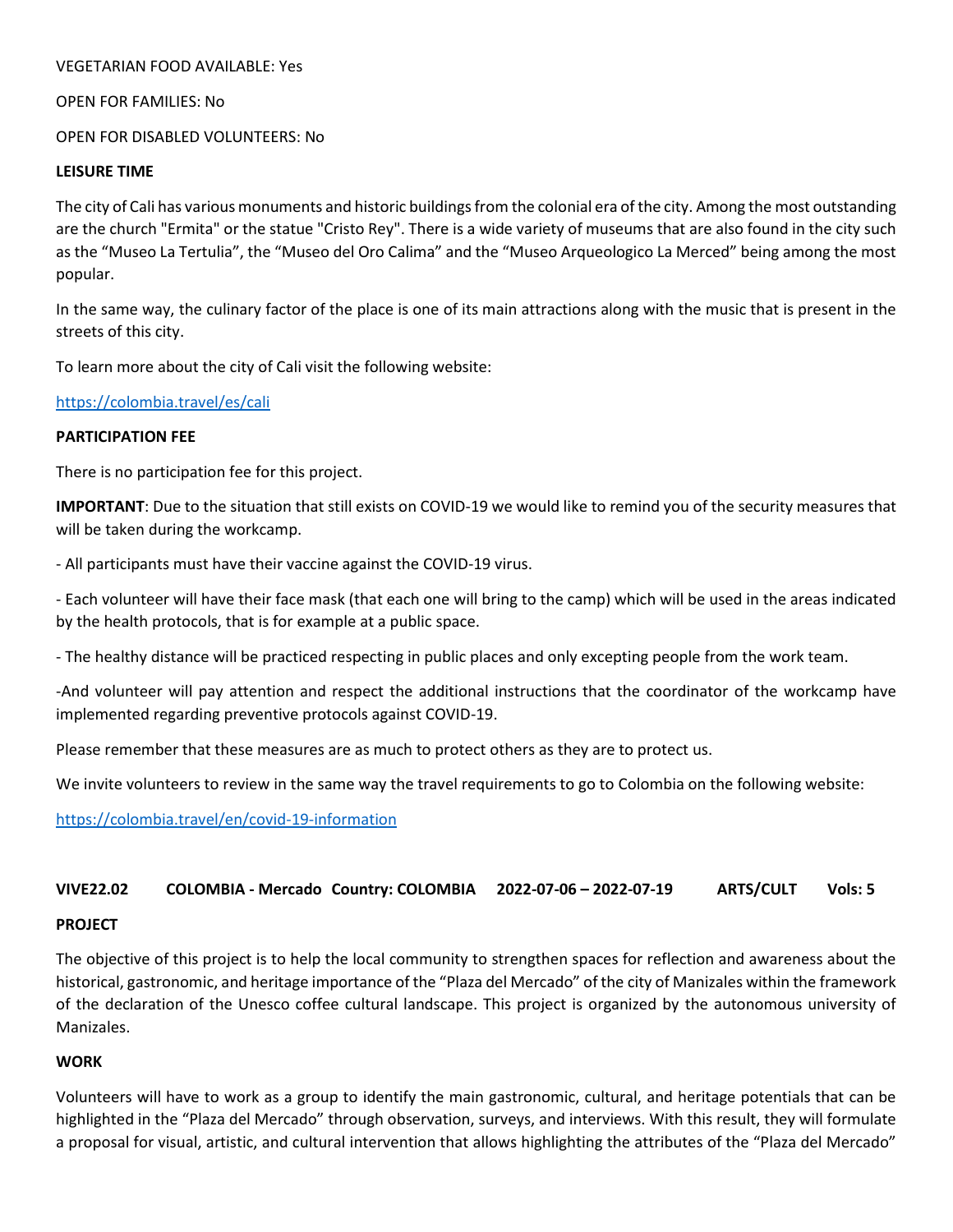in conjunction with the actions that are worked with the culinary arts and gastronomy program of the Autonomous University of Manizales.

In the end, they will structure a document with the main results and roadmaps of future interventions that can help improve the project that will help to highlight the importance of "Plaza del Mercado".

#### **SKILLS AND CERTIFICATIONS**

By participating in this project, you will acquire the global skills of Adaptability, Global Awareness, Strategic Thinking and Collaborative Planning, after the participation in the project volunteers will receive an official letter certifying these skills.

#### **ACCOMMODATION**

The accommodation will be at a hostel, that will have all the facilities at their disposal namely, private bathroom, hot water, and internet. As well the food will be provided.

#### **LOCATION**

Manizales is a city in the mountainous coffee region of western Colombia. It is known for its cultural events, steep streets and views of the nearby "Nevado del Ruiz" volcano. Of its cultural activity are the Manizales Fair, the Manizales International Theater Festival, being the most important theater city in the history of Colombia, and the Manizales Grita Rock Festival. The city is also one of the most important sites for bird watching in the country and has nearby sites where travelers can enjoy hot springs.

#### **WHERE TO ARRIVE**

CLOSEST BUS STATION: "Terminal de transportes de Manizales" or "Terminal de transporte de Pereira".

CLOSEST INTERNATIONAL AIRPORT: Airport La Nubia (Manizales) or "Matecaña" Airport (Pereira).

OTHER INTERNATIONAL AIRPORTS: "El dorado", Bogotá.

#### **SPECIAL REQUIREMENTS**

This workcamp is for volunteers that are interested in topics such as social communication, anthropology, sociology, architecture, design, and others related.

CAMP LANGUAGE: English

VEGETERIAN FOOD AVAILABLE: Yes

OPEN FOR FAMILIES: No

OPEN FOR DISABLED VOLUNTEERS: No

#### **LEISURE TIME**

Manizales is a city of steep slopes, its streets evoke the tranquility of a town where all its inhabitants are known but with the turmoil of a city in full transformation and with the dream of consolidating itself as a large city, is a magical tourist destination in Colombia, and its constant cultural activity is well recognized.

To learn more about Manizales:

<https://colombia.travel/es/manizales>

#### **PARTICIPATION FEE**

There is no participation fee for this project.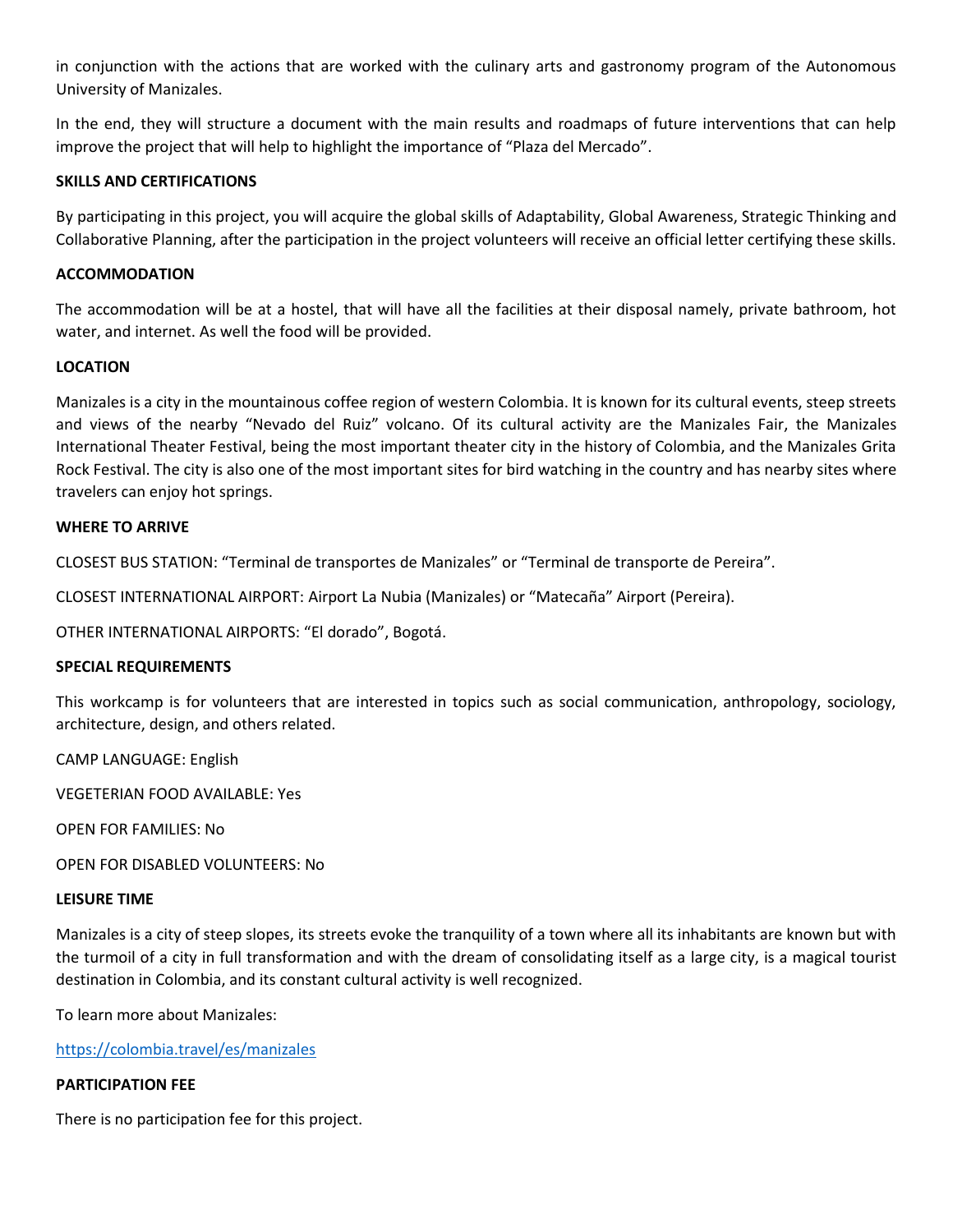**IMPORTANT**: Due to the situation that still exists on COVID-19 we would like to remind you of the security measures that will be taken during the workcamp.

- All participants must have their vaccine against the COVID-19 virus.

- Each volunteer will have their face mask (that each one will bring to the camp) which will be used in the areas indicated by the health protocols, that is for example at a public space.

- The healthy distance will be practiced respecting in public places and only excepting people from the work team.

-And volunteer will pay attention and respect the additional instructions that the coordinator of the workcamp have implemented regarding preventive protocols against COVID-19.

Please remember that these measures are as much to protect others as they are to protect us.

We invite volunteers to review in the same way the travel requirements to go to Colombia on the following website:

#### <https://colombia.travel/en/covid-19-information>

| <b>VIVE22.03 MEXICO - Sea Turtles Conservation I</b>                                        | Country: MEXICO 2022-07-06 - 2022-07-18 | <b>ENVI</b> | <b>Vols: 20</b> |
|---------------------------------------------------------------------------------------------|-----------------------------------------|-------------|-----------------|
| <b>VIVE22.05 MEXICO - Sea Turtles Conservation II</b>                                       | Country: MEXICO 2022-07-20 - 2022-08-01 | <b>ENVI</b> | <b>Vols: 20</b> |
| <b>VIVE22.07 MEXICO - Sea Turtles Conservation III</b>                                      | Country: MEXICO 2022-08-03 - 2022-08-15 | <b>ENVI</b> | <b>Vols: 20</b> |
| <b>VIVE22.08 MEXICO - Sea Turtles Conservation IV</b>                                       | Country: MEXICO 2022-08-17 - 2022-08-29 | <b>ENVI</b> | <b>Vols: 20</b> |
| VIVE22.09 MEXICO - Sea Turtles Conservation V                                               | Country: MEXICO 2022-08-31 - 2022-09-12 | <b>ENVI</b> | <b>Vols: 20</b> |
| <b>VIVE22.11 MEXICO - Sea Turtles Conservation VI</b>                                       | Country: MEXICO 2022-09-14 - 2022-09-26 | <b>ENVI</b> | <b>Vols: 20</b> |
| <b>VIVE22.12 MEXICO - Sea Turtles Conservation VII</b>                                      | Country: MEXICO 2022-09-28 - 2022-10-10 | <b>ENVI</b> | <b>Vols: 20</b> |
| <b>VIVE22.13 MEXICO - Sea Turtles Conservation VIII</b>                                     | Country: MEXICO 2022-10-12 - 2022-10-24 | <b>ENVI</b> | <b>Vols: 20</b> |
| <b>VIVE22.14 MEXICO - Sea Turtles Conservation IX</b>                                       | Country: MEXICO 2022-10-26 - 2022-11-07 | <b>ENVI</b> | <b>Vols: 20</b> |
| VIVE22.15 MEXICO - Sea Turtles Conservation X                                               | Country: MEXICO 2022-11-09 - 2022-11-21 | <b>ENVI</b> | <b>Vols: 20</b> |
| <b>VIVE22.16 MEXICO - Sea Turtles Conservation XI</b>                                       | Country: MEXICO 2022-11-23 - 2022-12-05 | <b>ENVI</b> | <b>Vols: 20</b> |
| <b>VIVE22.23.01 MEXICO - Sea Turtles Conservation XII</b>                                   | Country: MEXICO 2023-01-11-2023-01-23   | <b>ENVI</b> | <b>Vols: 20</b> |
| VIVE22.23.02 MEXICO - Sea Turtles Conservation XIII Country: MEXICO 2023-01-25 - 2023-02-06 |                                         | <b>ENVI</b> | <b>Vols: 20</b> |
| Experience the paradise and protect the turtles at the beach!                               |                                         |             |                 |

**See the VIDEO!** <https://goo.gl/LsaZnX>

#### **PROJECT**

Vive Mexico has been organizing this workcamp regularly in Rincon de Guayabitos, Nayarit since 2014. The main achievement of the project is to protect the sea turtles with the help of volunteers who will be cooperating with a team of biologists. Up to now, the project has been quite successful and has reached extraordinary results. Participating in sea turtle conservation is a great opportunity to discover the rather charming life of sea turtles.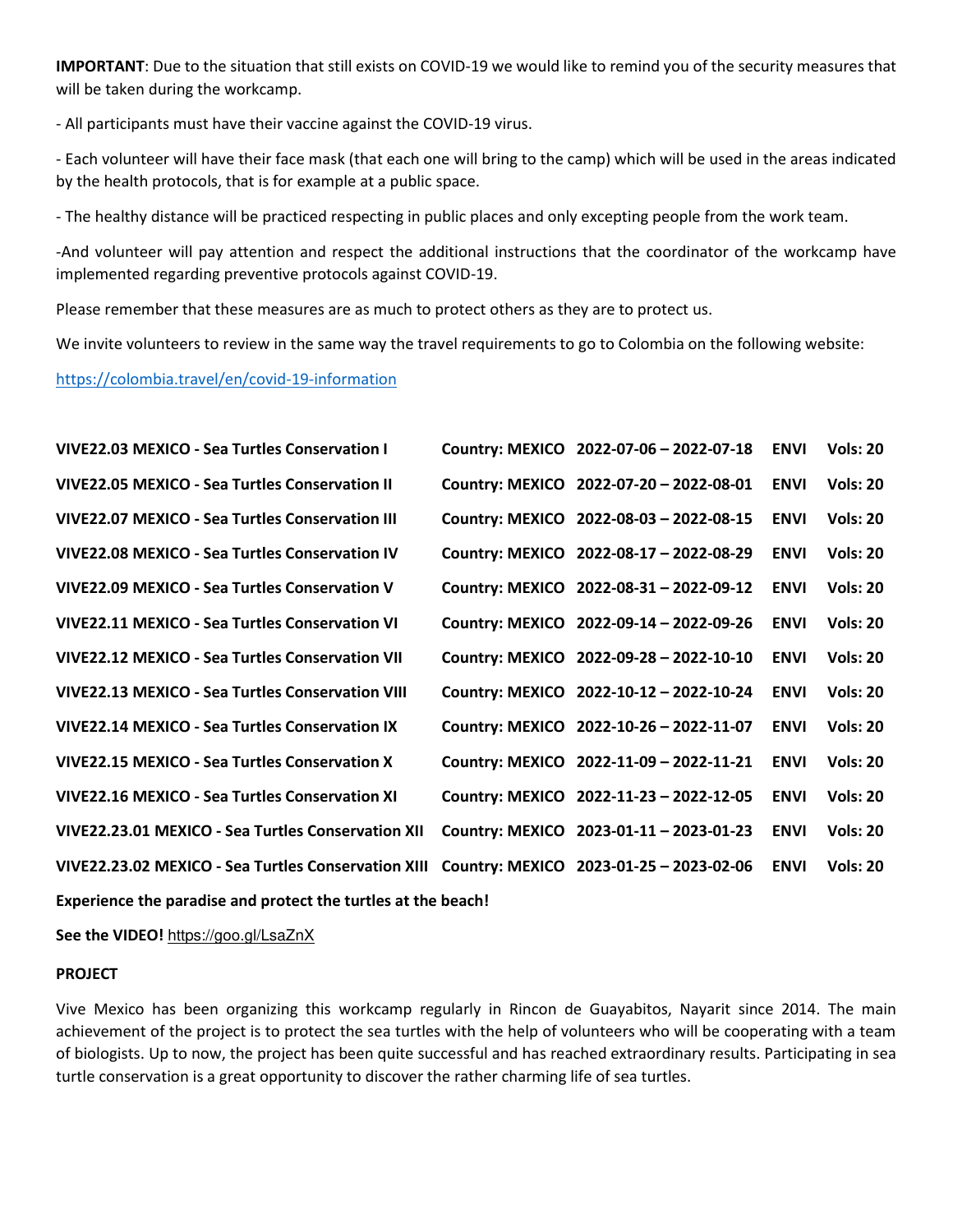#### **WORK**

The volunteers will be working at night from 20:00 to 08:00, four days per week with an average of thirty hours. Depending on the number of turtles that come ashore, two teams might be formed among the volunteers. In this way, each group will be taking turns, working one night and taking the next night off for recovery. In addition, the weekends are also spared for resting. Some of the activities to be performed are:

- 1. Finding adult turtles and collect their eggs.
- 2. Moving the eggs to a protected place called Vivero.
- 3. Releasing newborn baby turtles into the sea.
- 4. Patrolling the beaches at night.
- 5. Making some reconstruction in the most important turtle camps of the region.

If you love nature, want to have a great time by the beautiful beaches, at the same time enjoying all the amenities of a hotel and witnessing the magical spectacle of natural miracles that has been reoccurring since millions of years... then this project is for you!

#### **SKILLS AND CERTIFICATIONS**

By participating in this project, you will acquire the global skills of Adaptability, Global Awareness, Strategic Thinking and Collaborative Planning. Upon completing the project volunteers will receive an official letter certifying the aforementioned skills.

#### **ACCOMMODATION**

Volunteers will be hosted in a hotel in a shared room with all facilities at their disposal namely, private bathroom, hot water, swimming pool, WIFI, and air conditioning.

#### **LOCATION**

Rincon de Guayabitos, also known as Guayabitos, is a beach town located in the astonishing Sierra Madre Occidental, in the state of Nayarit and bathed by the waters of the Pacific Ocean. It is a popular tourist destination due to its proximity to the cities of Tepic, Guadalajara and Puerto Vallarta.

#### **WHERE TO ARRIVE**

CLOSEST BUS STATION: La Peñita de Jaltemba, Nayarit.

CLOSEST INTERNATIONAL AIRPORT: Puerto Vallarta International Airport.

OTHER INTERNATIONAL AIRPORTS: Mexico City International Airport, Guadalajara International Airport

#### **SPECIAL REQUIREMENTS**

This camp is open for everyone who are sensible and open minded. It is crucial for the participants to respect, open to learn and appreciate the conditions of rural lifestyle of indigenous communities, as well as their culture and wisdom.

CAMP LANGUAGE: English (Spanish is appreciated but not mandatory!)

VEGETERIAN FOOD AVAILABLE: Yes

OPEN FOR FAMILIES: Yes

OPEN FOR DISABLED VOLUNTEERS: No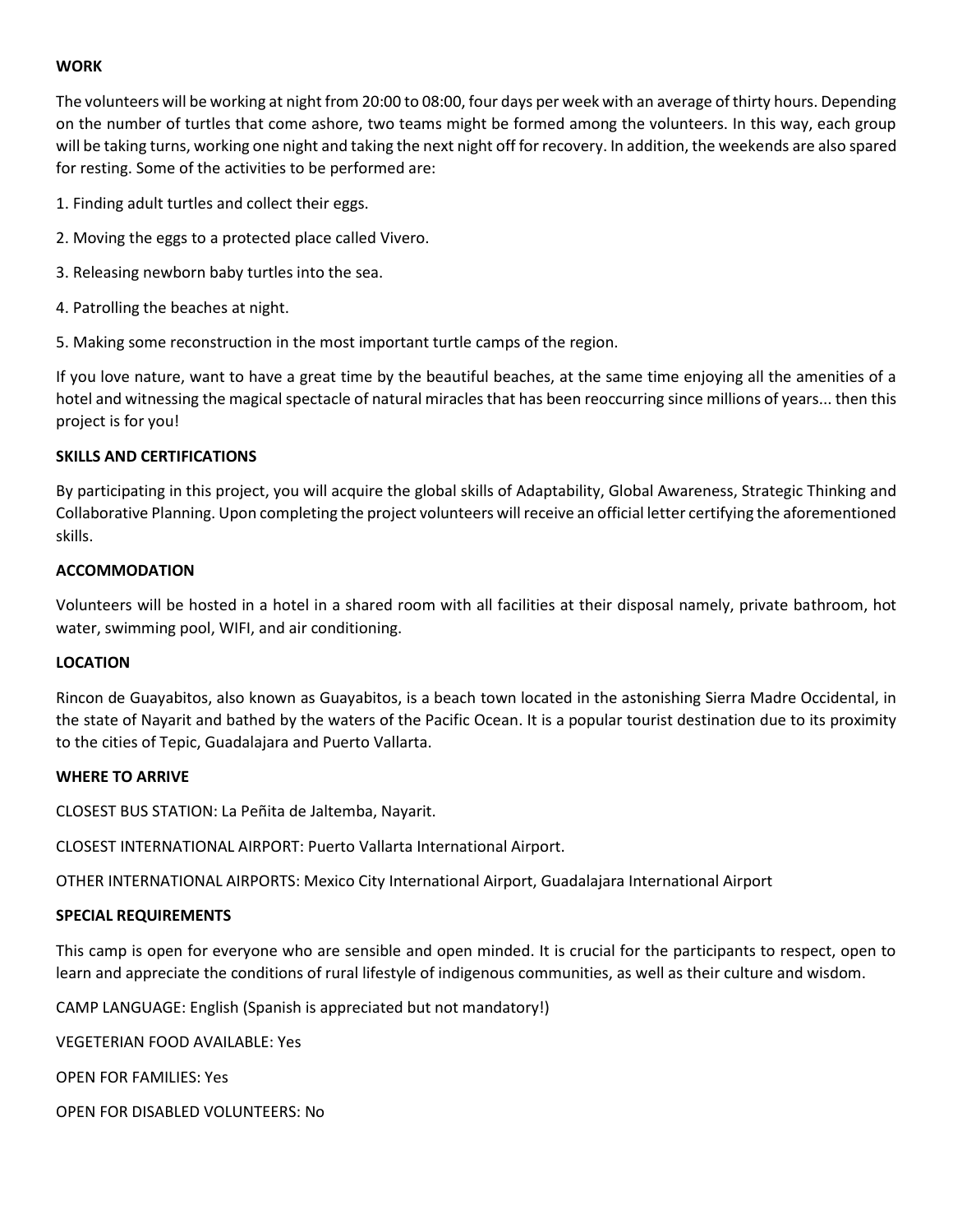#### **LEISURE TIME**

Riviera Nayarit is emerging as one of the most attractive and magic destinations of Mexico. The area extends approximately 300 kilometers along the coast, integrated by mountainous jungle and facing coastal islands. For those seeking a more rural and rustic experience with magic beach towns in Mexico, the Riviera has a massive open space for everyone along the Nayarit coast, also, for those who want to relax there are also quiet beaches and there are other beaches with heavy waves for surfers.

Read more: [http://www.puertovallarta.net/fast\\_facts/magical-puerto-vallarta.php](http://www.puertovallarta.net/fast_facts/magical-puerto-vallarta.php) 

#### **PARTICIPATION FEE**

Since neither VIVE MEXICO nor its local camp partner do not receive financial support for the organization of this camp from municipality or any other private resource, in order to realize it we have to charge a participation fee of **325 Euros**. The fee includes food, hosting, necessary materials and local transportation for work activities. It should be paid in cash in Mexican pesos on the first day of the project. The volunteers will be informed about the fee in pesos one week before the start of the project.

**SPECIAL NOTES:** For volunteers who are interested in learning Spanish, a Spanish course will be organized in the city of Morelia, Michoacán before the start of each project. Total Cost: 120 Euros. It includes accommodation for 7 days at a Youth Hostel in Morelia city, Spanish classes with an experienced teacher for 15 hours, required materials to study and activities to practice Spanish. Only meals are not included. Please contact us at least two weeks before the start of the course for registration.

**IMPORTANT**: Due to the situation that still exists on COVID-19 we would like to remind you of the security measures that will be taken during the workcamp.

- All participants must have their vaccine against the COVID-19 virus.

- Each volunteer will have their face mask (that each one will bring to the camp) which will be used in the areas indicated by the health protocols, that is for example at a public space.

- The healthy distance will be practiced respecting in public places and only excepting people from the work team.

- And volunteer will pay attention and respect the additional instructions that the coordinator of the workcamp have implement regarding preventive protocols against COVID-19.

Please remember that these measures are as much to protect others as they are to protect us.

We invite volunteers to review in the same way the travel requirements to go to Mexico on the following website:

<https://www.traveloffpath.com/mexico-covid-19-entry-requirements-for-travelers/>

#### **VIVE22.04 COLOMBIA - Monserrate Country: COLOMBIA 2022-07-13 – 2022-07-26 STUDY Vols: 15**

#### **PROJECT**

This project is organized by the "Fundación Universitaria Monserrate" (Monserrate University Foundation in English), and the objective is to promote entrepreneurship with the support from volunteers. According to the above, this project seeks to generate a training scenario for young leaders, which allows them, through a dynamic called "Heroic Missions", to design social proposals aimed at solving situations typical of their community. This also seeks:

Develop the Emotional Skills of Self-awareness, Self-Management, Awareness and Social Skills in Middle School students oriented to leadership for the XXI Century.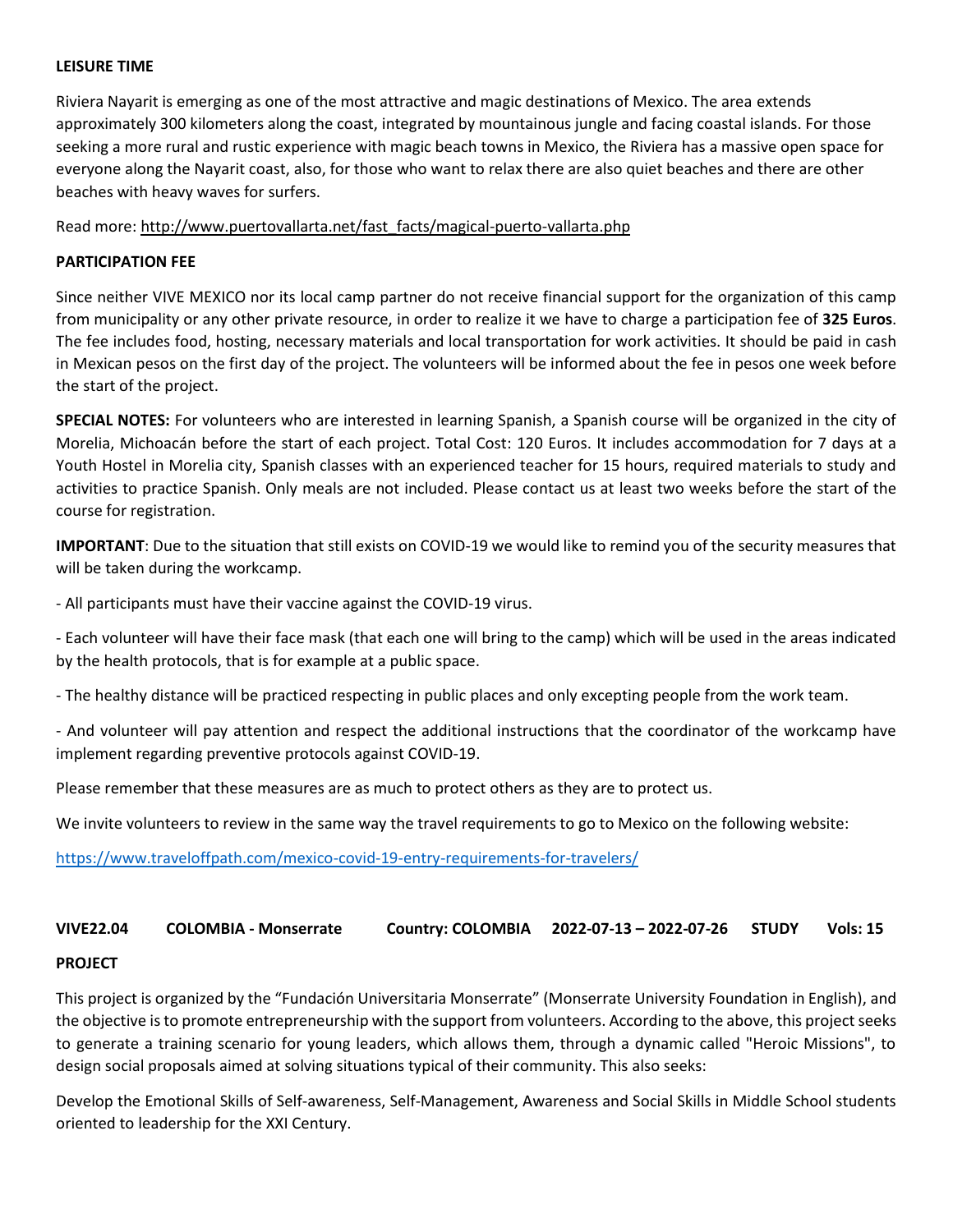#### **WORK**

The volunteer will take part in practical workshops that will address the following learning topics:

-Leadership.

-Managerial or directive skills.

-Entrepreneurship and emotional intelligence.

-Sources of financing or international cooperation for entrepreneurship

-Formulation of social innovation projects.

#### **SKILLS AND CERTIFICATIONS**

By participating in this project, you will acquire the global skills of Adaptability, Global Awareness, Strategic Thinking and Collaborative Planning, after the participation in the project volunteers will receive an official letter certifying these skills.

#### **ACCOMMODATION**

The volunteer will stay at parishes, that will have all the facilities at their disposal namely, private bathroom, hot water, and internet. Food will be provided.

#### **LOCATION**

Bogota D.C is the capital and the largest city in Colombia. It is a point of convergence of people from all over the country, so it is diverse and multicultural, and it combines the old and the modern. Thanks to this fusion between past and present, in the capital you will find an ideal destination with history, fun, gastronomy, culture, business and much more.

#### **WHERE TO ARRIVE**

CLOSEST BUS STATION: "Terminal Transmilenio" known as "Av Chile" or the terminal "Centro Obrero".

CLOSEST INTERNATIONAL AIRPORT: Airport "El Dorado"

#### **SPECIAL REQUIREMENTS**

This workcamp is for volunteers that want to share their knowledge and experience on leadership and entrepreneurship.

CAMP LANGUAGE: English, and volunteers will be required to have a conversational level of Spanish.

VEGETERIAN FOOD AVAILABLE: Yes

OPEN FOR FAMILIES: No

OPEN FOR DISABLED VOLUNTEERS: No

#### **LEISURE TIME**

Bogota, being a city for everyone, has multiple plans and activities that make it ideal for tourism. One of them is to discover its past and its importance. To do this, you can go to the center, where you will find the Plaza de Bolívar, the Primada Cathedral, and the "Casa de Nariño". There is also a huge variety of museums that contains a great history of pre-Hispanic culture. The diverse gastronomy and places to visit in the city make it one of the most recognized tourist destinations in Latin America.

To learn more about Bogota, you can check the link below:

[https://colombia.travel/es/bogota?utm\\_medium=cpc&utm\\_source=google&utm\\_campaign=siente\\_el\\_ritmo&utm\\_ter](https://colombia.travel/es/bogota?utm_medium=cpc&utm_source=google&utm_campaign=siente_el_ritmo&utm_term=Ciudades&utm_content=Bogota) [m=Ciudades&utm\\_content=Bogota](https://colombia.travel/es/bogota?utm_medium=cpc&utm_source=google&utm_campaign=siente_el_ritmo&utm_term=Ciudades&utm_content=Bogota)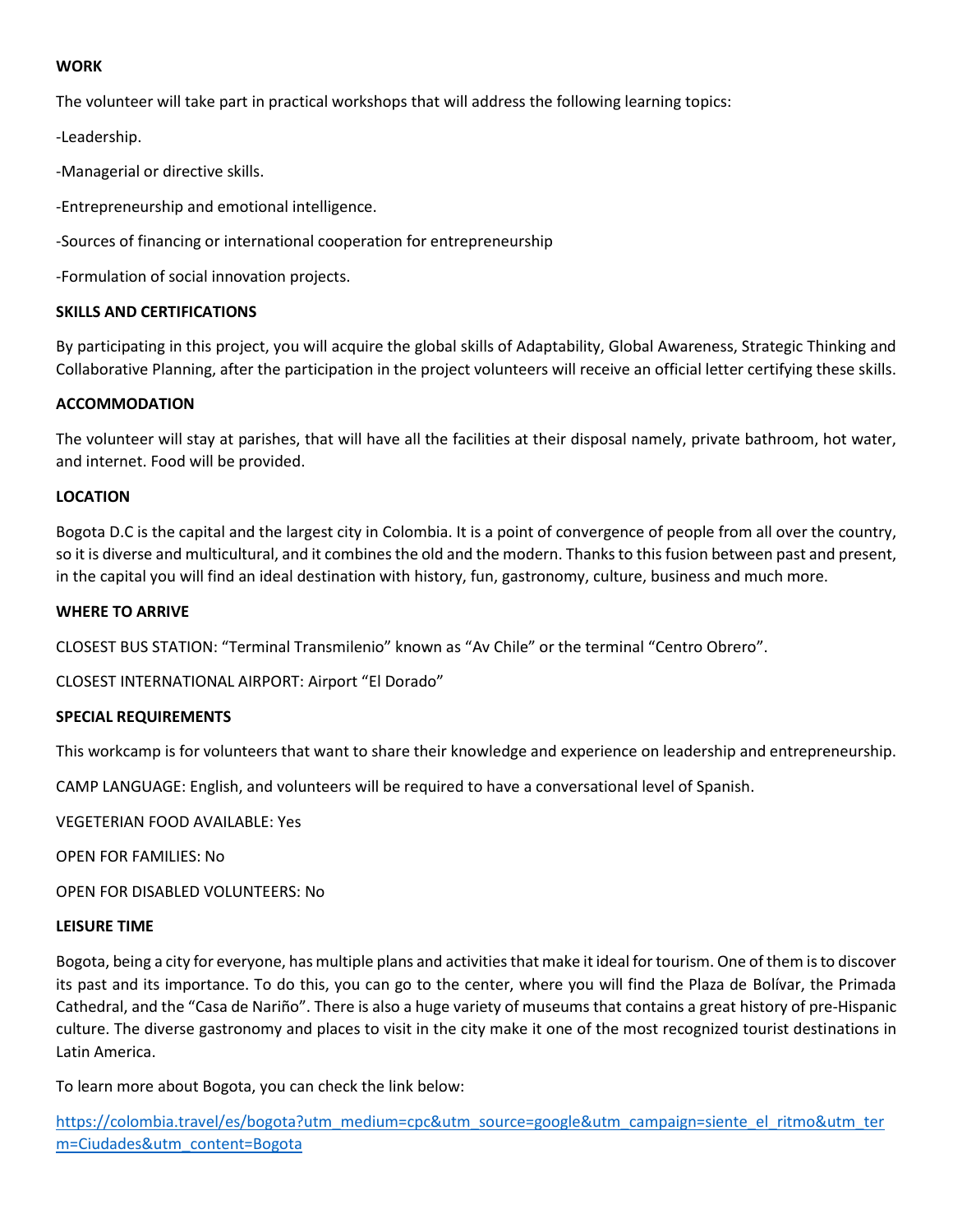#### **PARTICIPATION FEE**

There is no participation fee for this project.

**IMPORTANT**: Due to the situation that still exists on COVID-19 we would like to remind you of the security measures that will be taken during the workcamp.

- All participants must have their vaccine against the COVID-19 virus.

- Each volunteer will have their face mask (that each one will bring to the camp) which will be used in the areas indicated by the health protocols, that is for example at a public space.

- The healthy distance will be practiced respecting in public places and only excepting people from the work team.

-And volunteer will pay attention and respect the additional instructions that the coordinator of the workcamp have implement regarding preventive protocols against COVID-19.

Please remember that these measures are as much to protect others as they are to protect us.

We invite volunteers to review in the same way the travel requirements to go to Colombia on the following website:

<https://colombia.travel/en/covid-19-information>

**VIVE22.06 MEXICO - Apizaco Country: MEXICO 2022-08-03 2022-08-16 ENVI Vols: 10**

#### **PROJECT**

The state of Tlaxcala is one of the smallest in the Mexican Republic and it has been suffering environmental deterioration since the last decades of the 20th century, this has caused different problems like loss of forests, environmental pollution, and loss of biodiversity. Currently, it only has 17% of its environmental vegetation, for this reason, the association "Embajadores del future México por el Mundo" (Ambassadors of Future Mexico around the World in English) has organized this volunteer project where people of different countries can work together in the creation of a garden for pollinators in the municipality of Apizaco, Tlaxcala with native species. This space will allow the protection of the native biodiversity of the place, reduction of the loss of biodiversity, and habitat of protected species.

#### **WORK**

The activities that will have place during the project are:

- Research of the native species that can be placed in the garden.
- Participation in the construction of the garden structure.
- Cleaning and adaptation of the selected place to carry out the garden for pollinators.
- Volunteers will share knowledge about biodiversity and information about the pollinators of their countries.
- Selection of native plants that can take a place in the garden.
- Preparation of the land for planting the selected species.
- Monitoring the species that visit the garden for pollinators.

#### **SKILLS AND CERTIFICATIONS**

By participating in this project, you will acquire the global skills of Adaptability, Global Awareness, Strategic Thinking and Collaborative Planning, after the participation in the project volunteers will receive an official letter certifying these skills.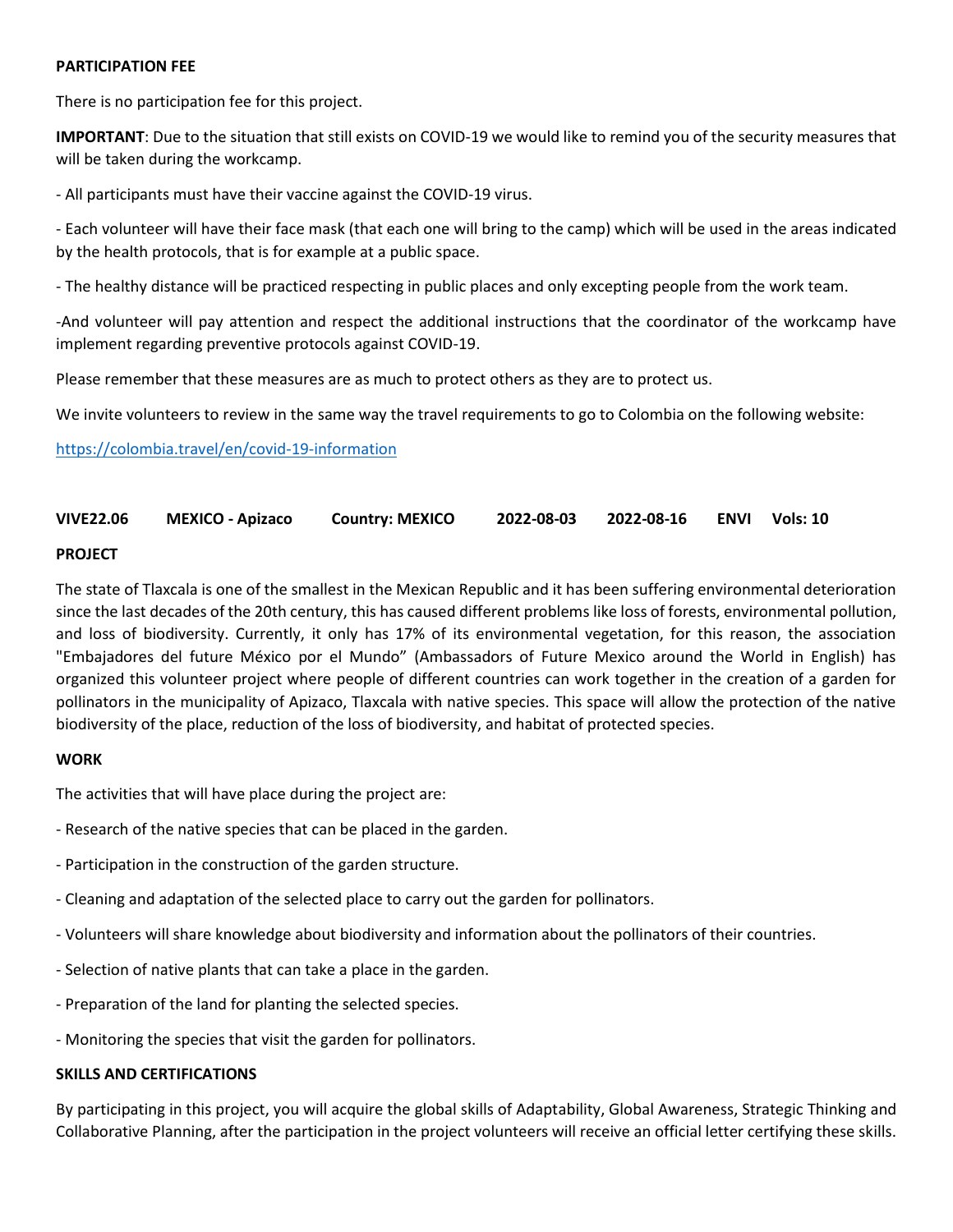#### **ACCOMMODATION**

Food and hosting will be provided during the workcamp.

#### **LOCATION**

Apizaco is located in the state of Tlaxcala and it is around half-hour away by car from the capital, Tlaxcala. The name of Apizaco comes from the local indigenous language of Nahuatl from the words "ATL" (water), "pitzāhuac" (thin, smooth), and the suffix "co" (local).

#### **WHERE TO ARRIVE**

CLOSEST STATION: Bus Station at Tlaxcala, Apizaco, Humantla (ATAH)

CLOSEST INTERNATIONAL AIRPORT: Mexico City International Airport

OTHER POSSIBLE AIRPORTS: Puebla International Airport

#### **SPECIAL REQUIREMENTS**

This workcamp is for those interested in the conservation and learning of the environment, willing to get their hands dirty for a better planet.

CAMP LANGUAGE: English (Spanish is appreciated but not mandatory!)

VEGETERIAN FOOD AVAILABLE: Yes

OPEN FOR FAMILIES: No

OPEN FOR DISABLED VOLUNTEERS: No

#### **LEISURE TIME**

During their free time, the volunteers can spend time in Tlaxcala which is the capital of the smallest state of Mexico. The state's name is Tlaxcala as well. It has a small colonial downtown with a large student population, good restaurants, and cafes with a vibrant cultural life. As it is not far from the state of Mexico and Puebla, the volunteers can travel to both states by bus and discover the beautiful Mexico City and Puebla. To have more information about Tlaxcala;

https://www.lonelyplanet.com/mexico/east-of-mexico-city/tlaxcala

<https://www.visitmexico.com/en/main-destinations/tlaxcala/tlaxcala>

#### **PARTICIPATION FEE**

There is no participation fee for this project.

**SPECIAL NOTES:** For volunteers who are interested in learning Spanish, a Spanish course will be organized in the city of Morelia, Michoacán before the start of each project. Total Cost: 120 Euros. It includes accommodation for 7 days at a Youth Hostel in Morelia city, Spanish classes with an experienced teacher for 15 hours, required materials to study and activities to practice Spanish. Only meals are not included. Please contact us at least two weeks before the start of the course for registration.

**IMPORTANT**: Due to the situation that still exists on COVID-19 we would like to remind you of the security measures that will be taken during the workcamp.

- All participants must have their vaccine against the COVID-19 virus.

- Each volunteer will have their face mask (that each one will bring to the camp) which will be used in the areas indicated by the health protocols, that is for example at a public space.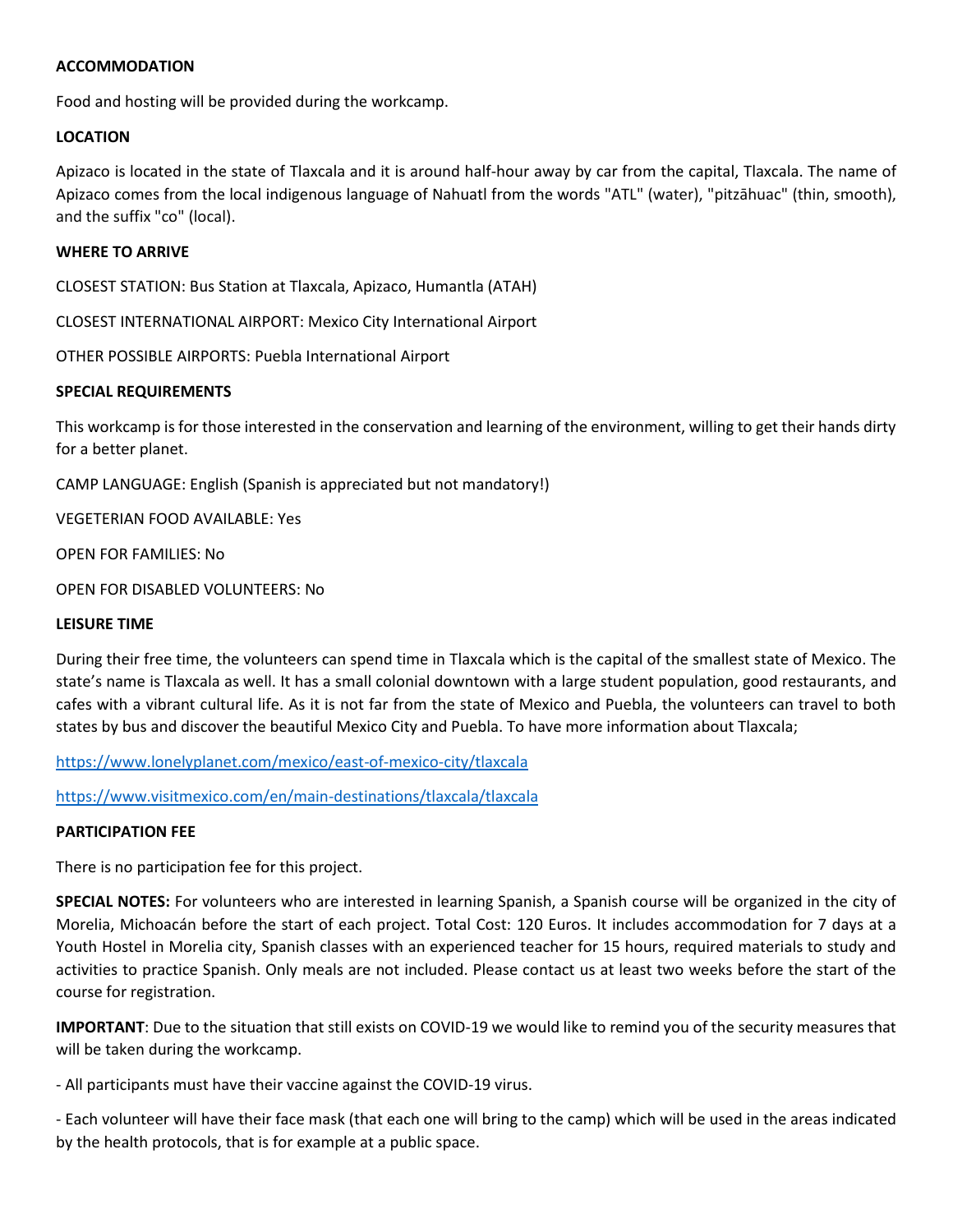- The healthy distance will be practiced respecting in public places and only excepting people from the work team.

- And volunteer will pay attention and respect the additional instructions that the coordinator of the workcamp have implement regarding preventive protocols against COVID-19.

Please remember that these measures are as much to protect others as they are to protect us.

We invite volunteers to review in the same way the travel requirements to go to Mexico on the following website:

<https://www.traveloffpath.com/mexico-covid-19-entry-requirements-for-travelers/>

#### **VIVE22.10 COLOMBIA - Building global competencies Country: COLOMBIA 2022-09-14 – 2022-09-27 CULT/SOCI Vols: 5**

#### **PROJECT**

Globalization has caused multiple changes in society, this has generated the need for the development of different human skills, including problem-solving ability, cooperative work, understanding about the personal role in society, and the understanding of different cultures. Therefore "La Universidad Católica Luis Amigo" (the Catholic University of Luis Amigó in English) located in Manizales present this project of international volunteering "Building Global Competences". Which have the objective to examine the local-national-international and intercultural problems of society, for their understanding and to encourage youth participation from different cultures, seeking collective well-being and sustainable development.

#### **WORK**

The activities that volunteer will be carrying out are:

-Perform a student forum to share and make a social, cultural, economic, and political diagnosis of their country of origin.

-Consolidate a working group to design the proposal for the "Global Citizen Workshop" through the participation of students.

-Carry out the "Global Citizen" Workshop with the support of the coordinating teacher and with the participation of students from the University of Manizales.

-Design of the Seedbed "Weaving Global Competences" which will be oriented to students in international mobility (incoming-outgoing), students in induction, and teachers.

#### **SKILLS AND CERTIFICATIONS**

By participating in this project, you will acquire the global skills of Adaptability, Global Awareness, Strategic Thinking and Collaborative Planning, after the participation in the project volunteers will receive an official letter certifying these skills.

#### **ACCOMMODATION**

Volunteers will stay in a hostel that will have all the facilities at their disposal namely, private bathroom, hot water, and internet. Food will be provided (it will be expected from the volunteer to help cooking).

#### **LOCATION**

Manizales is a city in the mountainous coffee region of western Colombia. It is known for its cultural events, steep streets and views of the nearby "Nevado del Ruiz" volcano. Of its cultural activity are the Manizales Fair, the Manizales International Theater Festival, being the most important theater city in the history of Colombia, and the Manizales Grita Rock Festival. The city is also one of the most important sites for bird watching in the country and has nearby sites where travelers can enjoy hot springs.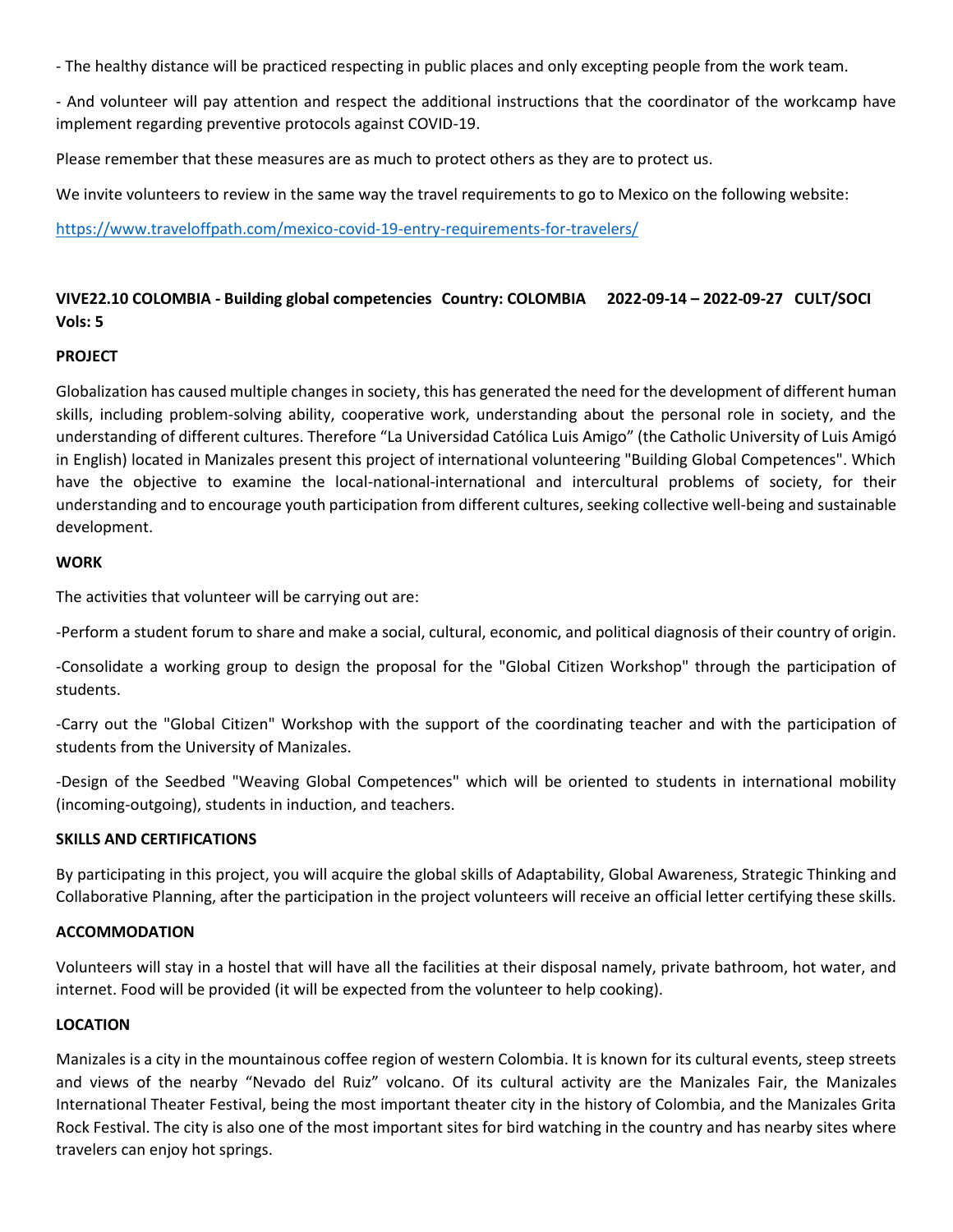#### **WHERE TO ARRIVE**

CLOSEST BUS STATION: "Los Cámbulos".

CLOSEST INTERNATIONAL AIRPORT: Airport La Nubia (Manizales).

OTHER INTERNATIONAL AIRPORTS: "El dorado", Bogotá.

#### **SPECIAL REQUIREMENTS**

This project is for volunteers that are interested to develop skills that will allow them to be more efficient in a globalized society.

CAMP LANGUAGE: English (Spanish is appreciated but not mandatory!)

VEGETERIAN FOOD AVAILABLE: Yes

OPEN FOR FAMILIES: No

OPEN FOR DISABLED VOLUNTEERS: No

#### **LEISURE TIME**

Manizales is a city of steep slopes, its streets evoke the tranquility of a town where all its inhabitants are known but with the turmoil of a city in full transformation and with the dream of consolidating itself as a large city, is a magical tourist destination in Colombia, and its constant cultural activity is well recognized.

To learn more about Manizales:

<https://colombia.travel/es/manizales>

#### **PARTICIPATION FEE**

There is no participation fee for this project.

**IMPORTANT:** Due to the situation that still exists on COVID-19 we would like to remind you of the security measures that will be taken during the workcamp.

- All participants must have their vaccine against the COVID-19 virus.

- Each volunteer will have their face mask (that each one will bring to the camp) which will be used in the areas indicated by the health protocols, that is for example at a public space.

- The healthy distance will be practiced respecting in public places and only excepting people from the work team.

- And volunteer will pay attention and respect the additional instructions that the coordinator of the workcamp have implement regarding preventive protocols against COVID-19.

Please remember that these measures are as much to protect others as they are to protect us.

We invite volunteers to review in the same way the travel requirements to go to Colombia on the following website:

<https://colombia.travel/en/covid-19-information>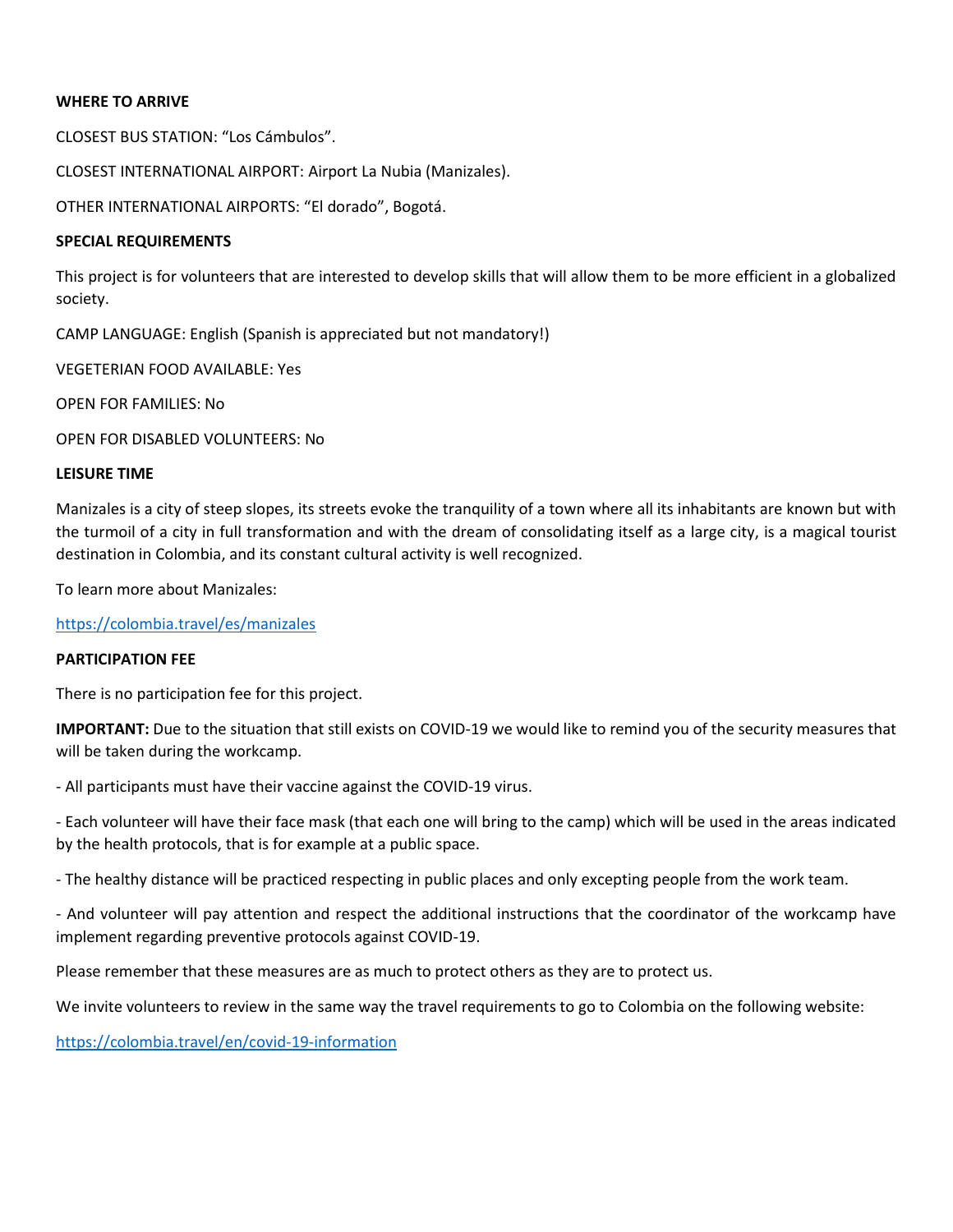## **MEDIUM TERM PROJECTS**

| VIVEMTV22.01 Sea Turtles Conservation Camp Leader I Country: MEXICO 2022-06-29 - 2022-08-01 LEAD Vols: 1     |  |  |
|--------------------------------------------------------------------------------------------------------------|--|--|
| VIVEMTV22.03 Sea Turtles Conservation Camp Leader II Country: MEXICO 2022-07-27 - 2022-08-29 LEAD Vols: 1    |  |  |
| VIVEMTV22.04 Sea Turtles Conservation Camp Leader III Country: MEXICO 2022-08-24 - 2022-09-26 LEAD Vols: 1   |  |  |
| VIVEMTV22.05 Sea Turtles Conservation Camp Leader IV Country: MEXICO 2022-09-21 - 2022-10-24 LEAD Vols: 1    |  |  |
| VIVEMTV22.06 Sea Turtles Conservation Camp Leader V Country: MEXICO 2022-10-19 - 2022-12-05 LEAD Vols: 1     |  |  |
| VIVEMTV22.23.01 Sea Turtles Conservation Camp Leader VI Country: MEXICO 2023-01-04 - 2023-02-06 LEAD Vols: 1 |  |  |
| Be the leader of one of the most exciting projects in MEXICO!                                                |  |  |

\_\_\_\_\_\_\_\_\_\_\_\_\_\_\_\_\_\_\_\_\_\_\_\_\_\_\_\_\_\_\_\_\_\_\_\_\_\_\_\_\_\_\_\_\_\_\_\_\_\_\_\_\_\_\_\_\_\_\_\_\_\_\_\_\_\_\_\_\_\_\_\_\_\_\_\_\_\_\_\_\_\_\_\_\_\_\_\_\_\_\_\_\_\_\_\_\_\_

#### **PROJECT**

Vive Mexico has been organizing this project regularly in Rincon de Guayabitos, Nayarit since 2014. The main achievement of the project is to protect the sea turtles with the help of volunteers who will be cooperating with a team of biologists. Up to now, the project has been quite successful and has reached extraordinary results. Participating in sea turtle conservation is a great opportunity to discover the rather charming life of sea turtles. If you are a social person with group management skills, this camp can be for you! The camp language is English but as being the leader you should have some knowledge of Spanish.

#### **WORK**

The volunteer will be the project leader and will be the responsible for the coordination of the activities that the group of international volunteers will engage in. Each MTV includes two short term projects that will be led by a volunteer. Your tasks will be the following:

1. The volunteer has to arrive to Morelia, Michoacan, Mexico on the first day of the workcamp for a compulsory leader training course. During the training all the tasks will be explained in detail (reception of the volunteers, management of extra fee, recreational activities and time management). The volunteer will be traveling to La Penita de Jaltemba, Nayarit after staying for six days in Morelia. The travel costs to the workcamp will be covered by Vive Mexico. After finishing the workcamps in Guayabitos, the volunteer can directly leave, he/she does not need to go back to Morelia.

- 2. To coordinate the reception of the volunteers
- 3. To organize activities with the local coordinator
- 4. To organize free time activities with the group
- 5. To submit reports of the activities planned to Vive Mexico
- 6. To take photographs during the workcamp
- 7. To encourage the volunteers to participate in the activities

The volunteers will be working at night from 20:00 to 08:00, four days per week with an average of thirty hours. Depending the number of turtles that come ashore, two teams might be formed among the volunteers. In this way, each group will be taking turns, working one night and taking the next night off for recovery. In addition, the weekends are also spared for resting. Some of the activities to be performed are: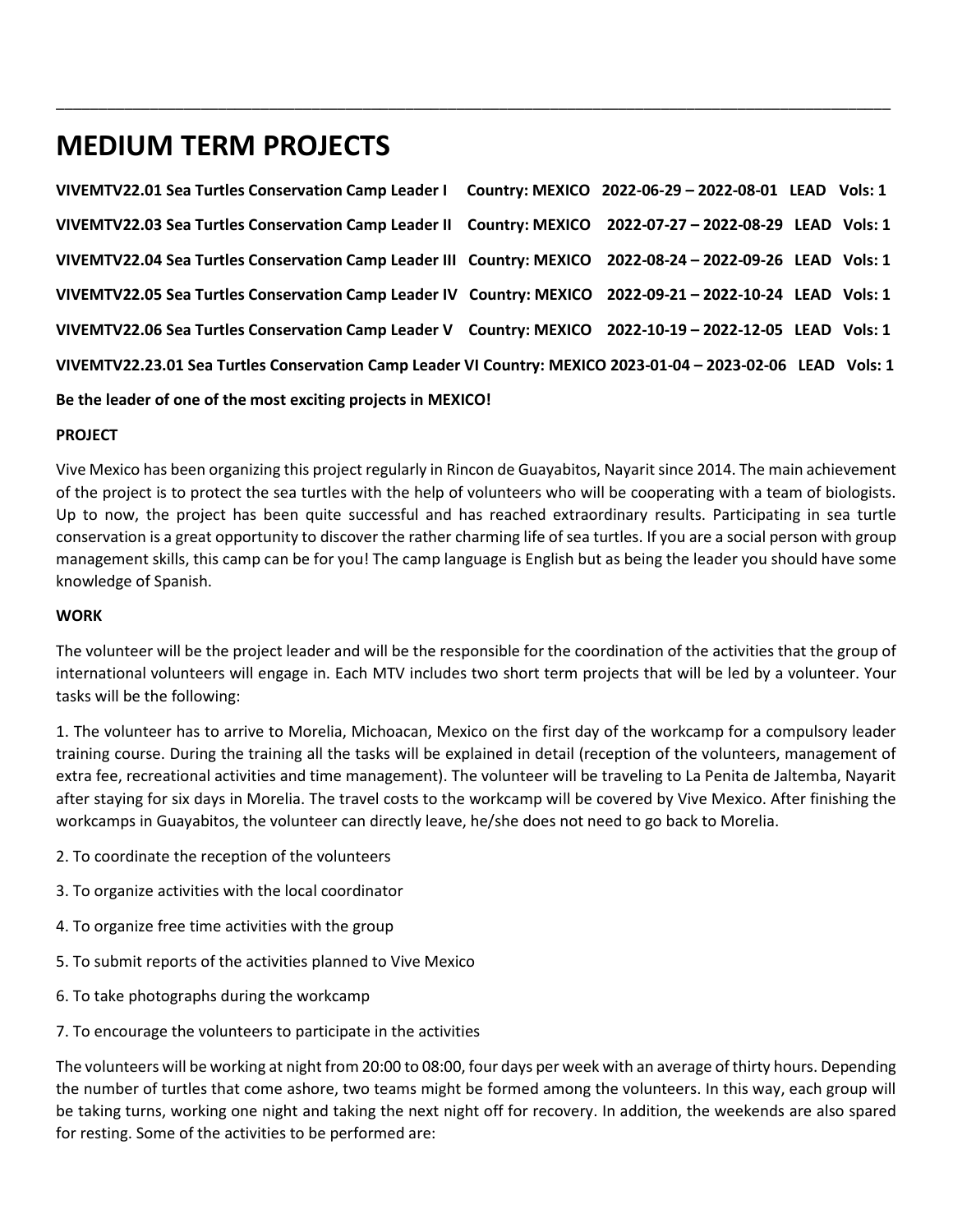- 1. Finding adult turtles and collect their eggs.
- 2. Moving the eggs to a protected place called Vivero.
- 3. Releasing newborn baby turtles into the sea.
- 4. Patrolling the beaches at night.
- 5. Making some reconstruction in the most important turtle camps of the region.

#### **ACCOMMODATION**

Volunteers will be hosted in a hotel in a shared room with all facilities at their disposal namely, private bathroom, hot water, swimming pool, WIFI, and air conditioning. The food will be provided.

In Morelia, the volunteer will be staying at a hostal free of charge but the volunteer will be paying for food.

#### **LOCATION**

MORELIA, founded in 1541, was one of the first Spanish cities in Nueva España. The first viceroy, Antonio de Mendoza, named it Valladolid after the Spanish city and he encouraged Spanish nobility to move here with their families. In 1828, after Nueva España had become the Republic of Mexico, the city was renamed Morelia in honor of local hero José María Morelos y Pavón, a key figure in Mexico's independence.

Morelia is the state capital of Michoacan and it's a dynamic and beautiful city. Also, Morelia is an increasingly popular destination, and rightly so: the colonial heart of the city is so well preserved that it was declared a Unesco World Heritage site in 1991, and its cathedral is not just gorgeous, it's inspirational. You can walk in downtown which has many cultural activities and discover the variety of historic buildings and monuments.

To learn more about Morelia;

https://www.lonelyplanet.com/mexico/western-central-highlands/moreli[a http://whc.unesco.org/en/list/585/gallery/](http://whc.unesco.org/en/list/585/gallery/) 

RINCON DE GUAYABITOS, also known as Guayabitos, is a beach located in the astonishing Sierra Madre Occidental, in the state of Nayarit and bathed by the waters of the Pacific Ocean. It is a popular tourist destination due to its proximity to the cities of Tepic, Guadalajara and Puerto Vallarta.

#### **LEISURE TIME**

During their stay in Morelia City, leaders can take a walk in downtown which has many cultural activities throughout the year, and discover the variety of historic buildings and monuments, for those looking to surround themselves by natural wonders, Morelia offers many options: 45 kilometers from Patzcuaro´s lake and the ancient pyramids of Tzintzuntzan, the magical towns of Cuitzeo, Patzcuaro and Santa Clara del Cobre, the islands of the Pancada, Janitzio among others that the native cultures identified as the border between worlds, and several ceremonial centers of the Mesoamerican pre-Hispanic times.

Once in Guayabitos, leaders enjoy various activities in one of the most attractive destinations in Mexico. The area extends approximately 300 kilometers along the coast, integrated by mountainous jungle and facing coastal islands. For those seeking a more rural and rustic side of Mexico, the Riviera has a massive open space for everyone along the Nayarit coast beaches, for those who want to relax, quiet beaches and other beaches with heavy waves for surfers. In their free time leaders can go on their own to Bahia de Banderas, Nuevo Vallarta, Punta Mita, Puerto Vallarta and Riviera Nayarit.

#### **WHERE TO ARRIVE**

CLOSEST BUS STATION: For the training, Terminal de Autobuses Morelia (Bus Station in Morelia)

CLOSEST INTERNATIONAL AIRPORT: Mexico City International Airport, Guadalajara International Airport, Morelia International Airport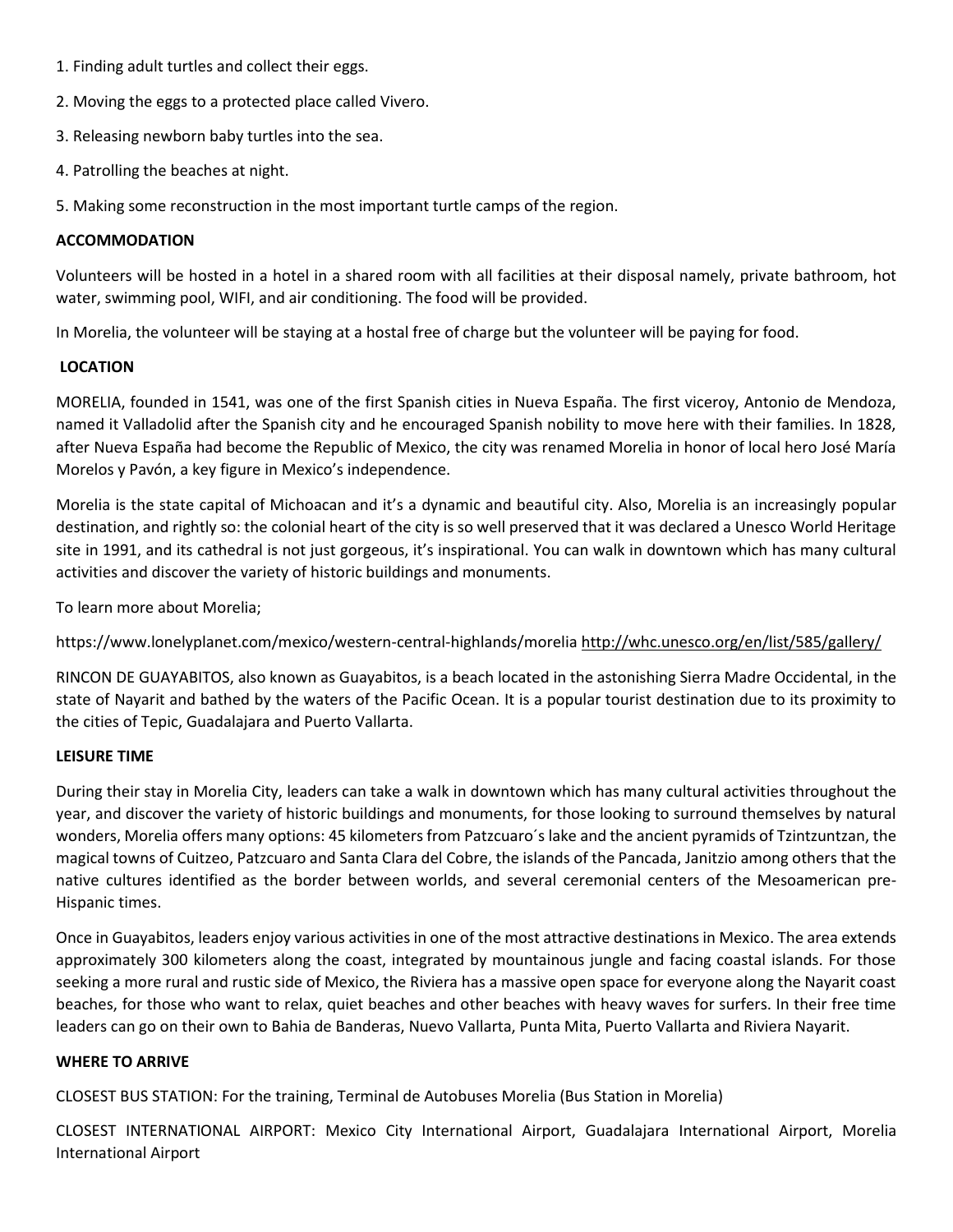#### **SPECIAL REQUIREMENTS**

It is mandatory to speak English and basic level of Spanish would be appreciated. The volunteer also has to participate in the leader training. It is mandatory to have international travel insurance.

CAMP LANGUAGE: English (Basic level Spanish is required!)

VEGETERIAN FOOD AVAILABLE: Yes

OPEN FOR FAMILIES: No

OPEN FOR DISABLED VOLUNTEERS: No

#### **PARTICIPATION FEE**

There is no participation fee for this project. The volunteer will be receiving a compensation of 1000 Mexican pesos for each workcamp.

**SPECIAL NOTES:** For volunteers who are interested in learning Spanish, a Spanish course will be organized in the city of Morelia, Michoacán before the start of each project. Total Cost: 120 Euros. It includes accommodation for 7 days at a Youth Hostel in Morelia city, Spanish classes with an experienced teacher for 15 hours, required materials to study and activities to practice Spanish. Only meals are not included. Please contact us at least two weeks before the start of the course for registration.

**IMPORTANT**: Due to the situation that still exists on COVID-19 we would like to remind you of the security measures that will be taken during the workcamp.

- All participants must have their vaccine against the COVID-19 virus.

- Each volunteer will have their face mask (that each one will bring to the camp) which will be used in the areas indicated by the health protocols, that is for example at a public space.

- The healthy distance will be practiced respecting in public places and only excepting people from the work team.

- And volunteer will pay attention and respect the additional instructions that the coordinator of the workcamp have implement regarding preventive protocols against COVID-19.

Please remember that these measures are as much to protect others as they are to protect us.

We invite volunteers to review in the same way the travel requirements to go to Mexico on the following website:

<https://www.traveloffpath.com/mexico-covid-19-entry-requirements-for-travelers/>

#### **VIVEMTV22.02 COLOMBIA – Cundinamarca Country: COLOMBIA 2022-07-06 – 2022-08-03 ARTS/CULT/ENVI**

#### **Vols: 10**

#### **PROJECT**

This project is organized by the University of Cundinamarca and has the main objective of generating a culture in favor of the principle of solidarity and the ability to deal with problems from multiple perspectives in the process of social coexistence in the university community and interaction with international volunteers, the programs of Electronics, Social Sciences, Environmental Engineering, and in the artistic and musical field.

Some of its specific objectives are:

• Generate training experiences that motivate social practices for a healthy and respectful coexistence.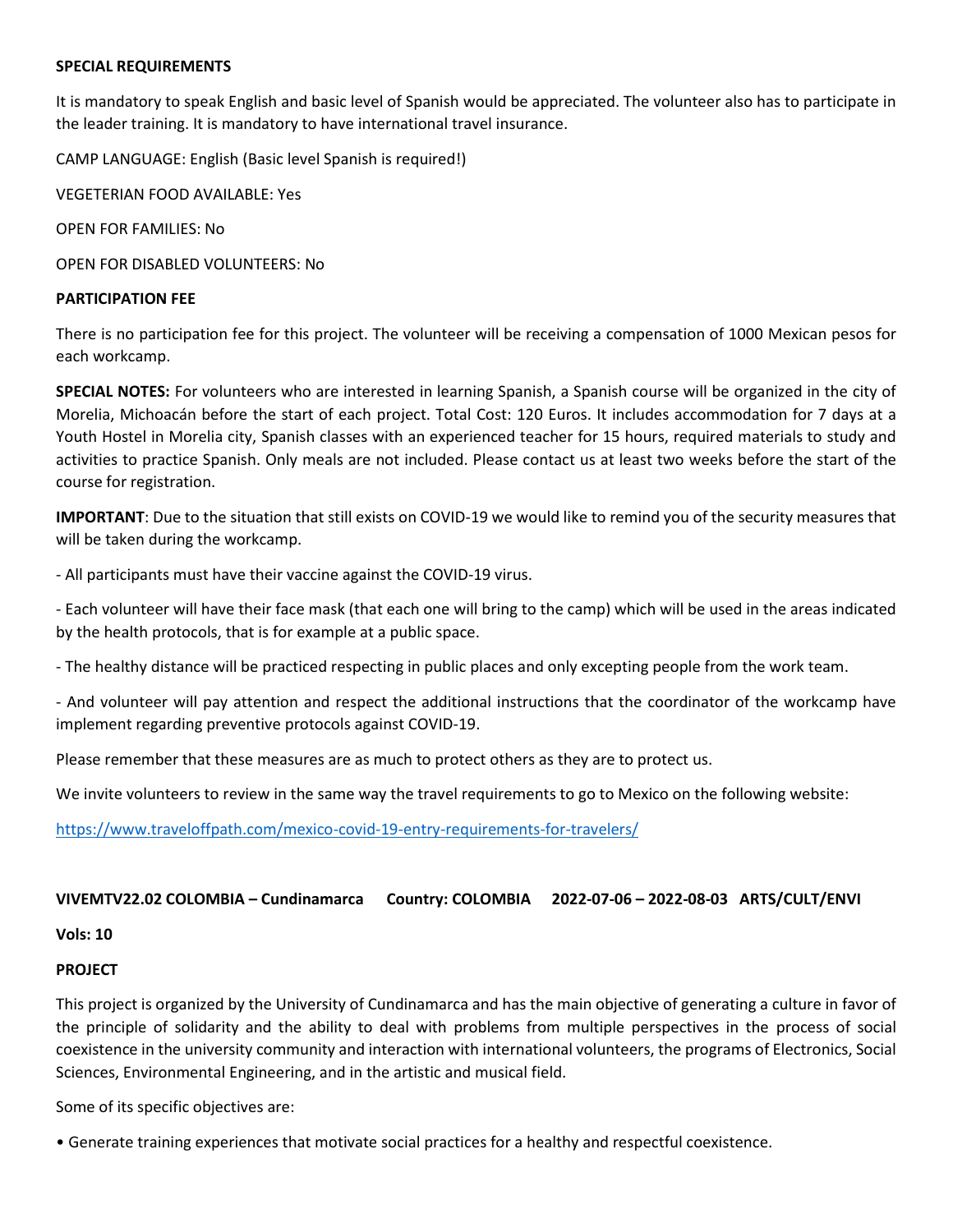• Generate strategies for the transformation of the territory using technology and care for the environment, to improve the urban and rural community of the "Sumapaz" region.

• Analyze the musical reality, musical notation, and possible proposals in the analysis of local music from an academic point of view.

• Support reforestation, awareness, and environmental management activities in the "Botello" river, which will improve the availability of natural resources.

#### **WORK**

Volunteers will participate in the following activities:

• Linguistic immersions in the Chair of Peace and its activities, participation in conversations related to research and pedagogy for peace, sharing experiences related to the topic of social and cultural practices for peace, participation in literary carnivals, among other activities.

- Recreational or environmental activities in different communities in affiliation with the university.
- Support in generating reports together with internship students.
- Help in the development of a proposal for the creation of an "Environmental Improvement Office" at the university.
- Participation in educational robotics workshops with students from "Fusagasugá" as a social inclusion activity.
- Participation in a basic programming course.
- Participation in an awareness workshop on energy consumption and the rational use of natural resources.
- Social work with the local community on musical themes and local music.
- Work with music teachers about local music, contributing to local and international cultural aspects.
- Support campaigns and awareness courses for the community on composting, care of water sources, and reforestation.
- Help plant trees in areas of interest for the conservation of bodies of water and conservation of native animal species.

• Design and implement initiatives that favor the learning of values of respect, empathy, and responsibility in the care of animals.

• Promote healthy relationships with the care and protection of animals through international volunteering.

• Involve families and the community in the development of initiatives that contribute to respecting and caring for the animal life of the environment through international volunteering.

#### **SKILLS AND CERTIFICATIONS**

By participating in this project, you will acquire the global skills of Adaptability, Global Awareness, Strategic Thinking and Collaborative Planning, after the participation in the project volunteers will receive an official letter certifying these skills.

#### **ACCOMMODATION**

Volunteers will stay primarily at a university-owned sports complex. Sometimes excursions will be carried out in which some nights will be spent camping or in other houses. Food will also be provided during the project.

#### **LOCATION**

"Fusagasuga" is a Colombian municipality, capital of the province of "Sumapaz", located in the department of Cundinamarca. With a population of 147,631 inhabitants, it is the third most populous municipality in the department after Bogotá.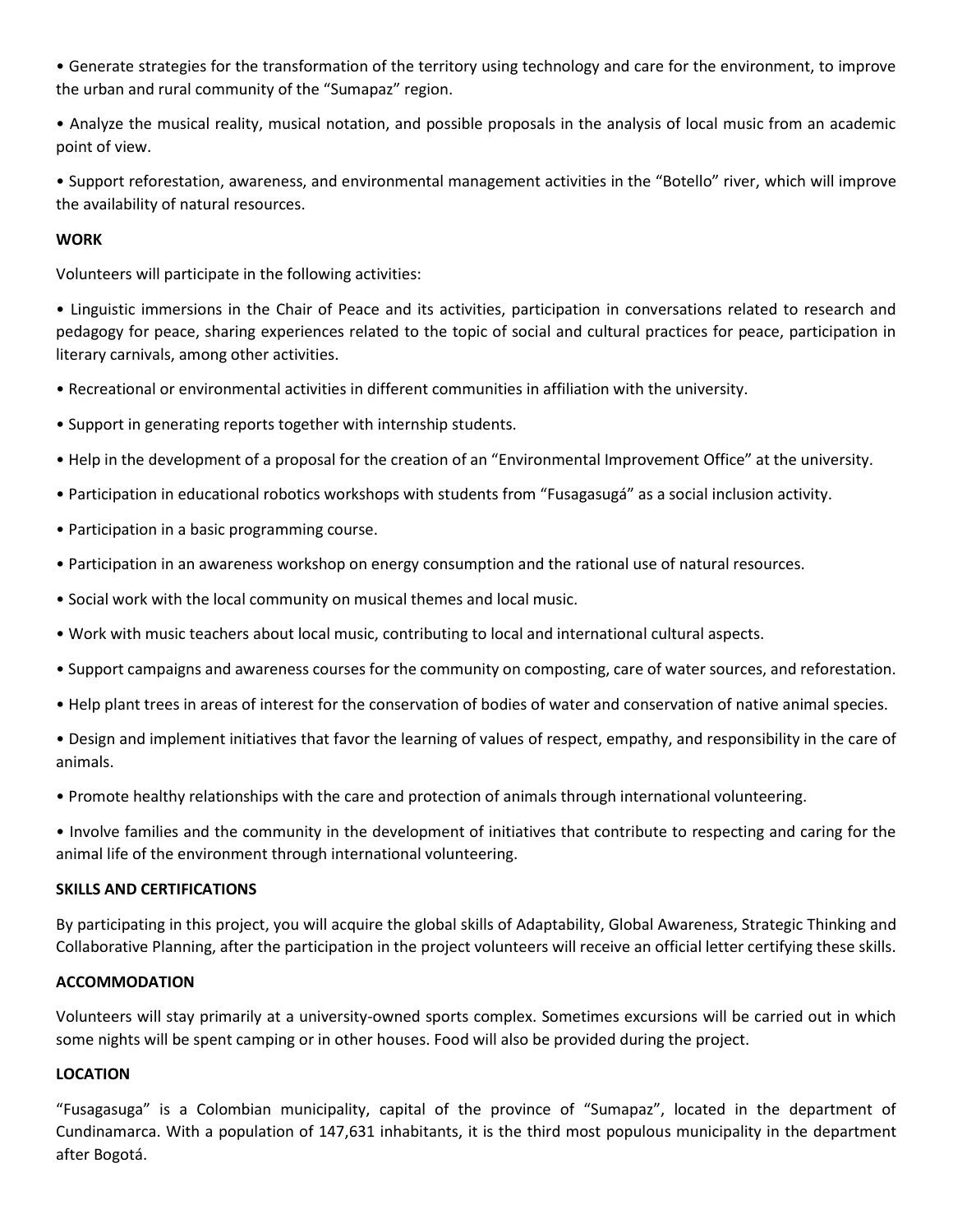It has a great natural wealth and protected areas that allow you to appreciate part of the great biodiversity of Colombia.

#### **WHERE TO ARRIVE**

CLOSEST BUS STATION: "El Salitre" transport terminal, Bogota.

CLOSEST INTERNATIONAL AIRPORT: "El dorado", Bogota.

#### **SPECIAL REQUIREMENTS**

This project is for volunteers who are interested in volunteering with topics related to the local community, environment, music, and animals. And who likes the outdoors, camping and discovering natural areas.

CAMP LANGUAGE: English (Spanish is appreciated but not mandatory!)

VEGETARIAN FOOD AVAILABLE: No

OPEN FOR FAMILIES: No

OPEN FOR DISABLED VOLUNTEERS: No

#### **LEISURE TIME**

"Fusagasuga" is a town that has a great natural wealth, where coffee cultivation stands out and how this city is framed by the "Cuja" and "Chocho" rivers and the "Quinini" and "Fusacatan" hills, which make up the valley of the "sutagaos". Nature reserves abound in this area.

To learn more about Fusagasuga you can watch the following video:

[https://www.youtube.com/watch?v=-x\\_IKEro0-k](https://www.youtube.com/watch?v=-x_IKEro0-k) 

#### **PARTICIPATION FEE**

There is no participation fee for this project.

**IMPORTANT:** Due to the situation that still exists on COVID-19 we would like to remind you of the security measures that will be taken during the workcamp.

- All participants must have their vaccine against the COVID-19 virus.

- Each volunteer will have their face mask (that each one will bring to the camp) which will be used in the areas indicated by the health protocols, that is for example at a public space.

- The healthy distance will be practiced respecting in public places and only excepting people from the work team.

- And volunteer will pay attention and respect the additional instructions that the coordinator of the workcamp have implement regarding preventive protocols against COVID-19.

Please remember that these measures are as much to protect others as they are to protect us.

We invite volunteers to review in the same way the travel requirements to go to Colombia on the following website:

<https://colombia.travel/en/covid-19-information>